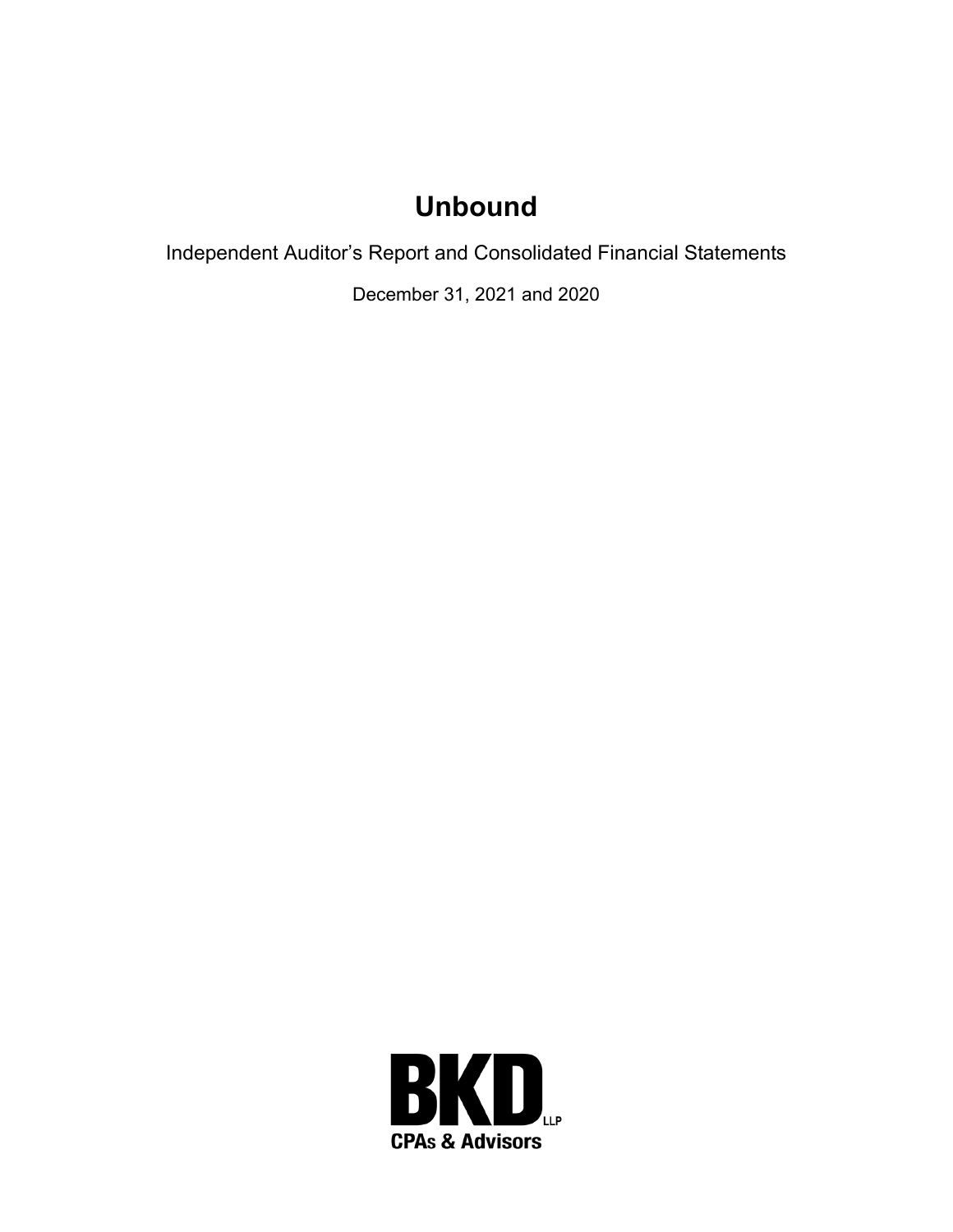# **Unbound**

December 31, 2021 and 2020

### **Contents**

|--|--|

### **Consolidated Financial Statements**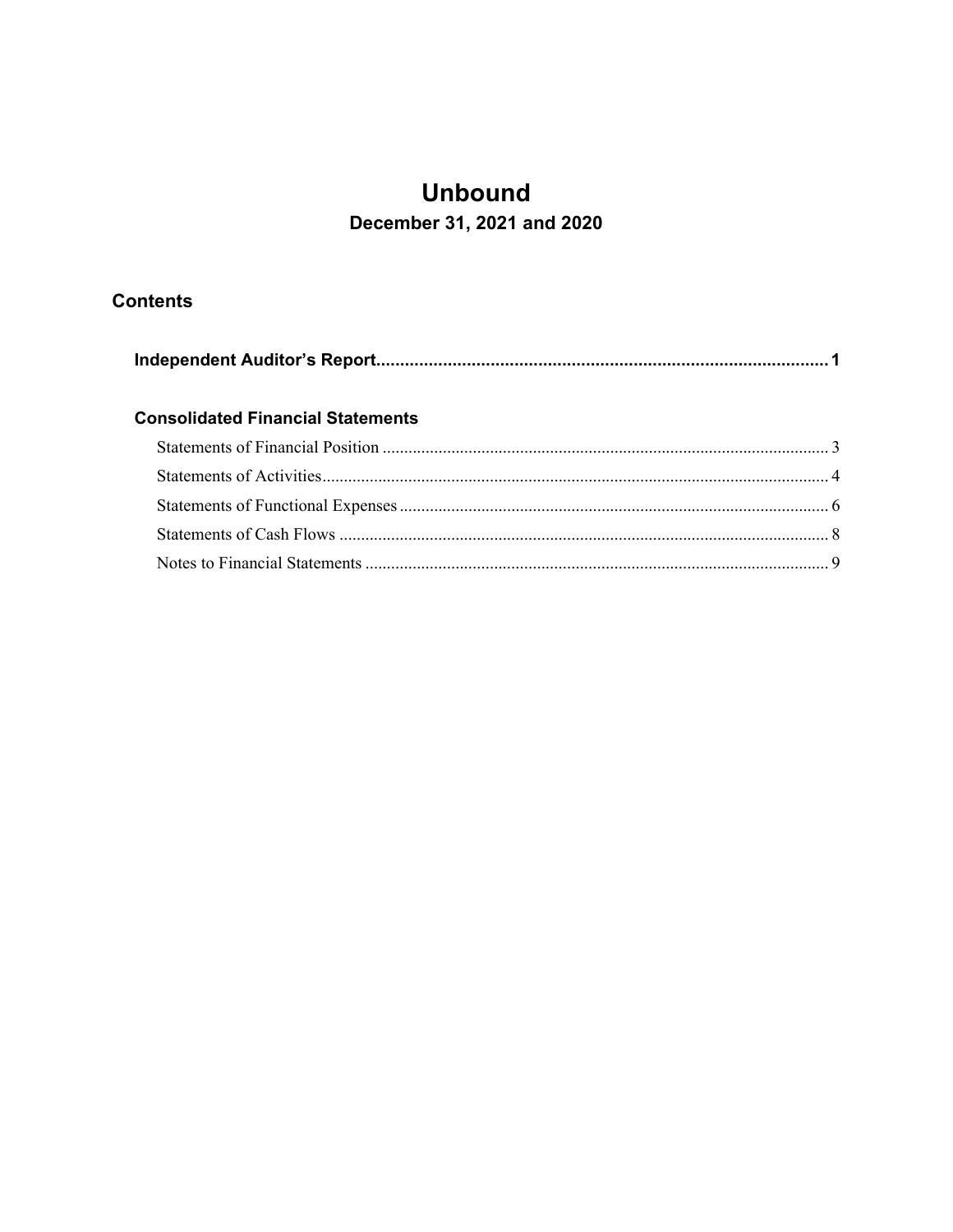

### **Independent Auditor's Report**

Board of Directors Unbound Kansas City, Kansas

#### *Opinion*

We have audited the accompanying consolidated financial statements of Unbound, which comprise the consolidated statements of financial position as of December 31, 2021 and 2020, and the related consolidated statements of activities, functional expenses and cash flows for the years then ended, and the related notes to the consolidated financial statements.

In our opinion, the consolidated financial statements referred to above present fairly, in all material respects, the consolidated financial position of Unbound as of December 31, 2021 and 2020, and the changes in its net assets and its cash flows for the years then ended in accordance with accounting principles generally accepted in the United States of America.

### *Basis for Opinion*

We conducted our audits in accordance with auditing standards generally accepted in the United States of America (GAAS). Our responsibilities under those standards are further described in the "Auditor's Responsibilities for the Audit of the Consolidated Financial Statements" section of our report. We are required to be independent of Unbound and to meet our other ethical responsibilities, in accordance with the relevant ethical requirements relating to our audits. We believe that the audit evidence we have obtained is sufficient and appropriate to provide a basis for our audit opinion.

#### *Management's Responsibility for the Consolidated Financial Statements*

Management is responsible for the preparation and fair presentation of these consolidated financial statements in accordance with accounting principles generally accepted in the United States of America; this includes the design, implementation and maintenance of internal control relevant to the preparation and fair presentation of consolidated financial statements that are free from material misstatement, whether due to fraud or error.

In preparing the consolidated financial statements, management is required to evaluate whether there are conditions or events, considered in the aggregate, that raise substantial doubt about Unbound's ability to continue as a going concern within one year after the date that these consolidated financial statements are available to be issued.

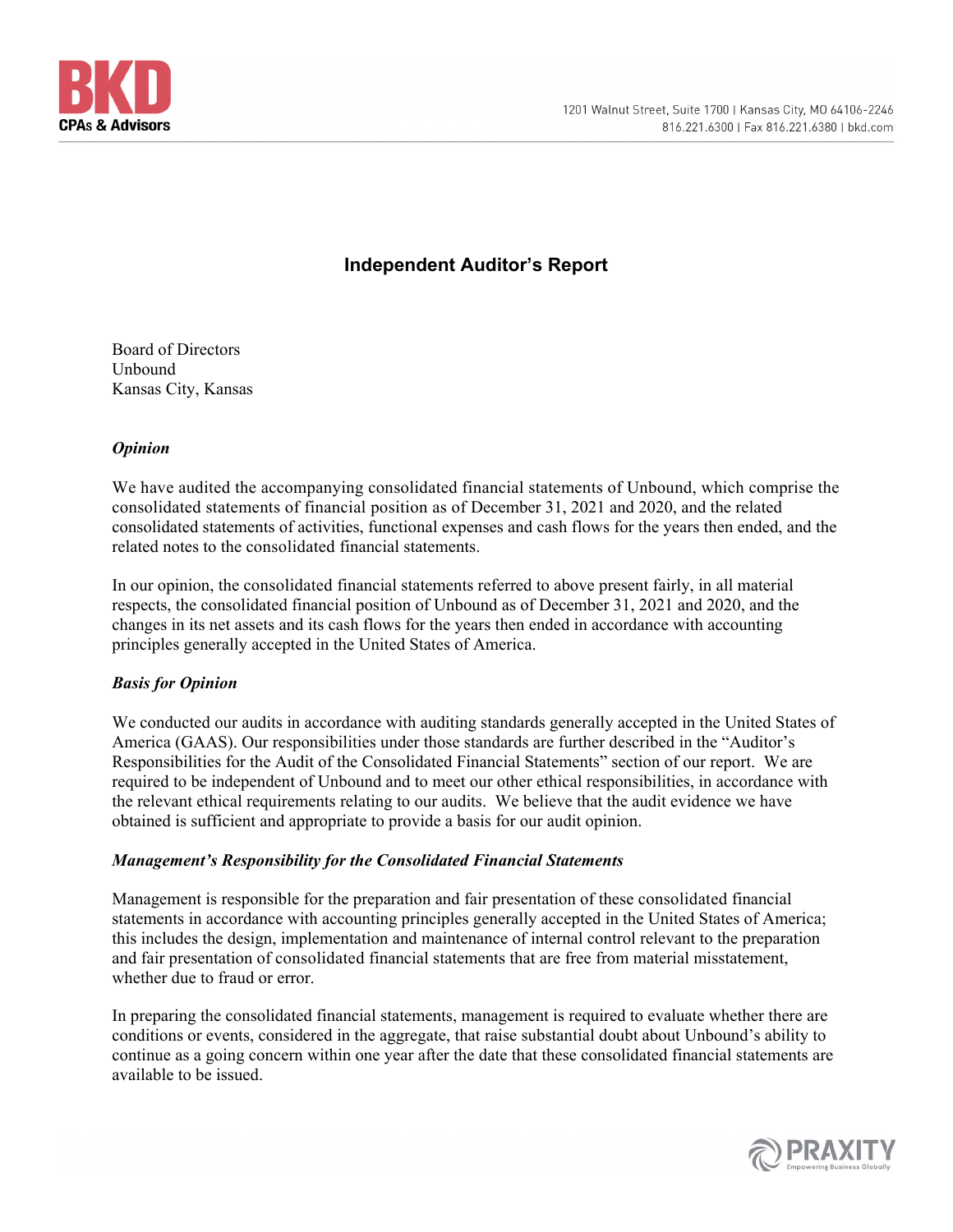Board of Directors Unbound Page 2

#### *Auditor's Responsibilities for the Audit of the Consolidated Financial Statements*

Our objectives are to obtain reasonable assurance about whether the consolidated financial statements as a whole are free from material misstatement, whether due to fraud or error, and to issue an auditor's report that includes our opinion. Reasonable assurance is a high level of assurance but is not absolute assurance and therefore is not a guarantee that an audit conducted in accordance with GAAS will always detect a material misstatement when it exists. The risk of not detecting a material misstatement resulting from fraud is higher than for one resulting from error, as fraud may involve collusion, forgery, intentional omissions, misrepresentations or the override of internal control. Misstatements are considered material if there is a substantial likelihood that, individually or in the aggregate, they would influence the judgment made by a reasonable user based on the consolidated financial statements. In performing an audit in accordance with GAAS, we:

- Exercise professional judgment and maintain professional skepticism throughout the audit.
- Identify and assess the risks of material misstatement of the consolidated financial statements, whether due to fraud or error, and design and perform audit procedures responsive to those risks. Such procedures include examining, on a test basis, evidence regarding the amounts and disclosures in the consolidated financial statements.
- Obtain an understanding of internal control relevant to the audit in order to design audit procedures that are appropriate in the circumstances, but not for the purpose of expressing an opinion on the effectiveness of Unbound's internal control. Accordingly, no such opinion is expressed.
- Evaluate the appropriateness of accounting policies used and the reasonableness of significant accounting estimates made by management, as well as evaluate the overall presentation of the consolidated financial statements.
- Conclude whether, in our judgment, there are conditions or events, considered in the aggregate, that raise substantial doubt about Unbound's ability to continue as a going concern for a reasonable period of time.

We are required to communicate with those charged with governance regarding, among other matters, the planned scope and timing of the audits, significant audit findings and certain internal control-related matters that we identified during the audits.

BKD,LLP

Kansas City, Missouri May 26, 2022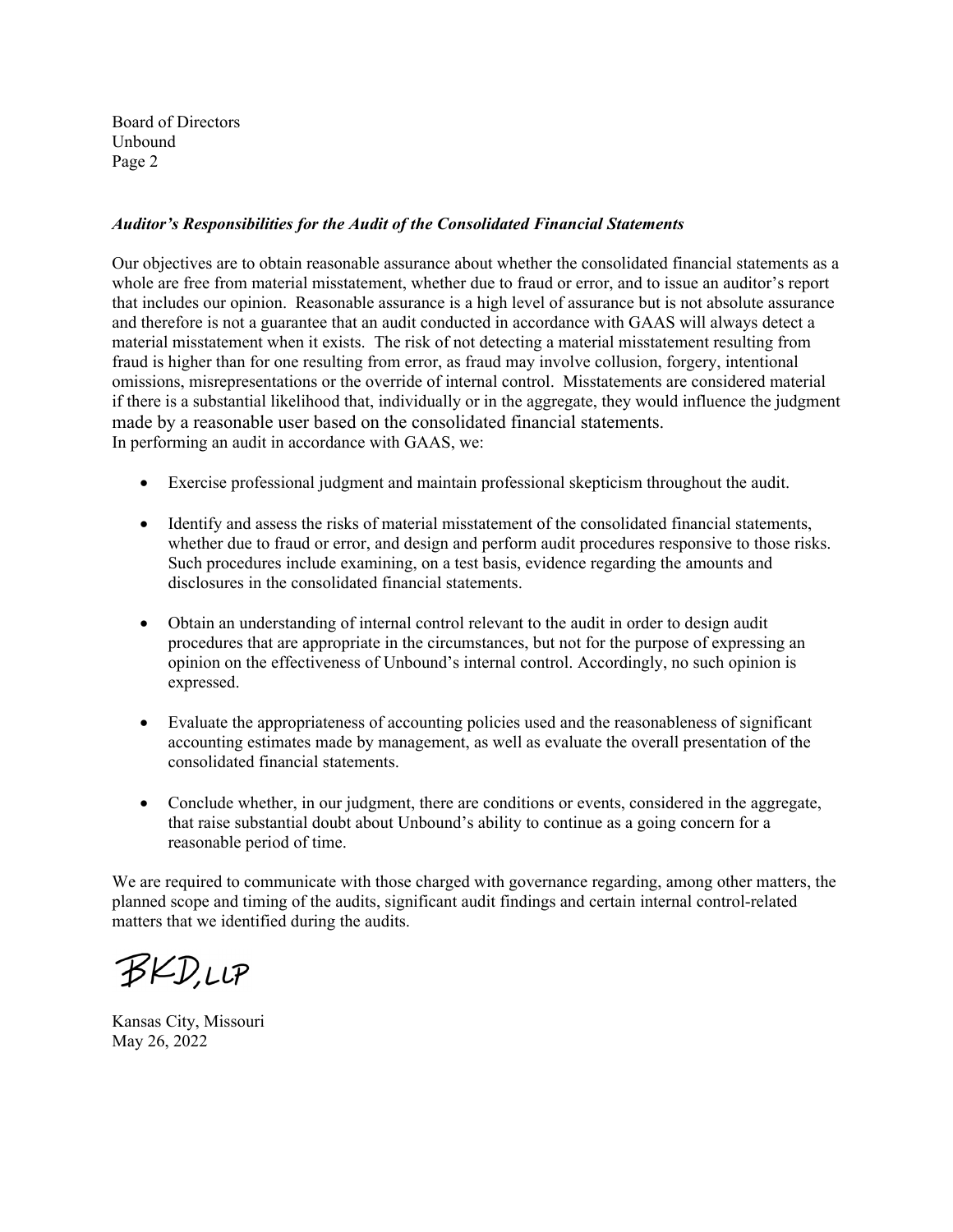# **Unbound Consolidated Statements of Financial Position December 31, 2021 and 2020**

### **Assets**

|                                                                                                    | 2021                        | 2020                        |
|----------------------------------------------------------------------------------------------------|-----------------------------|-----------------------------|
| Cash and cash equivalents<br>Accounts receivable                                                   | \$<br>14,114,839<br>993,917 | 17,426,373<br>S.<br>491,938 |
| Prepaid expenses and other assets                                                                  | 1,130,232                   | 1,174,658                   |
| Investments                                                                                        | 66,219,636                  | 55,915,365                  |
| Property and equipment, net of accumulated depreciation;<br>2021 - \$7,516,729, 2020 - \$7,232,301 | 2,956,519                   | 3,089,208                   |
| Total assets                                                                                       | 85,415,143                  | 78,097,542<br>S             |
| <b>Liabilities and Net Assets</b>                                                                  |                             |                             |
| <b>Liabilities</b>                                                                                 |                             |                             |
| Accounts payable                                                                                   | \$<br>393,987               | \$<br>893,602               |
| Accrued expenses and deferred revenue                                                              | 1,165,407                   | 1,381,392                   |
| Annuity obligations                                                                                | 680,476                     | 636,619                     |
| Paycheck Protection Program loan                                                                   |                             | 2,386,100                   |
| <b>Total liabilities</b>                                                                           | 2,239,870                   | 5,297,713                   |
| <b>Net Assets</b>                                                                                  |                             |                             |
| Without donor restrictions                                                                         | 48,938,090                  | 40,146,228                  |
| With donor restrictions                                                                            | 34,237,183                  | 32,653,601                  |
| Total net assets                                                                                   | 83, 175, 273                | 72,799,829                  |
| Total liabilities and net assets                                                                   | 85,415,143<br>S             | 78,097,542<br>S             |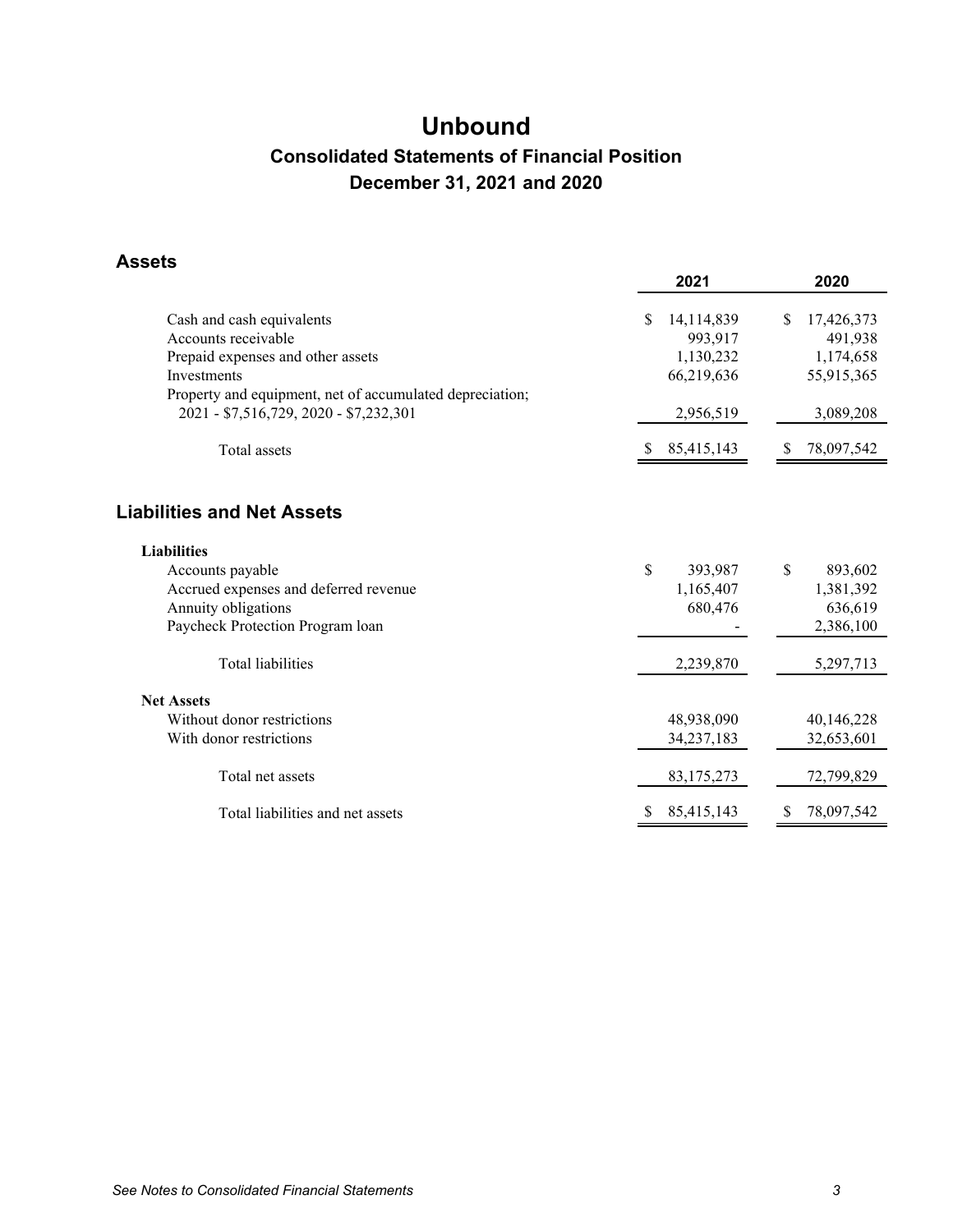# **Unbound Consolidated Statement of Activities Year Ended December 31, 2021**

|                                                 | <b>Without</b><br><b>Donor</b> | <b>With Donor</b>   |                  |
|-------------------------------------------------|--------------------------------|---------------------|------------------|
|                                                 | <b>Restrictions</b>            | <b>Restrictions</b> | <b>Total</b>     |
| <b>Public Support, Gains and Other Revenues</b> |                                |                     |                  |
| Public support                                  |                                |                     |                  |
| Sponsorships                                    | \$<br>93,986,634               | 29,489,287<br>S     | \$123,475,921    |
| Contributions                                   | 12,550,290                     | 4,205,571           | 16,755,861       |
| Total public support                            | 106,536,924                    | 33,694,858          | 140,231,782      |
| Other revenue                                   | 5,166,215                      | 3,511               | 5,169,726        |
| Unrealized losses on foreign currency exchanges | (3,625)                        |                     | (3,625)          |
| Unrealized gains on investments                 | 465,350                        |                     | 465,350          |
| Net assets released from restrictions           |                                |                     |                  |
| Satisfaction of program restrictions            | 3,061,953                      | (3,061,953)         |                  |
| Expiration of time restrictions                 | 29,052,834                     | (29,052,834)        |                  |
| Total net assets released from restrictions     | 32,114,787                     | (32, 114, 787)      |                  |
| Total public support, gains and other           |                                |                     |                  |
| revenues                                        | 144,279,651                    | 1,583,582           | 145,863,233      |
| <b>Expenses</b>                                 |                                |                     |                  |
| Program services                                | 124,833,224                    |                     | 124,833,224      |
| Fundraising                                     | 6,187,649                      |                     | 6,187,649        |
| General and administrative                      | 4,466,916                      |                     | 4,466,916        |
| Total expenses                                  | 135,487,789                    |                     | 135,487,789      |
| <b>Increase in Net Assets</b>                   | 8,791,862                      | 1,583,582           | 10,375,444       |
| <b>Net Assets, Beginning of Year</b>            | 40,146,228                     | 32,653,601          | 72,799,829       |
| Net Assets, End of Year                         | \$<br>48,938,090               | \$<br>34,237,183    | \$<br>83,175,273 |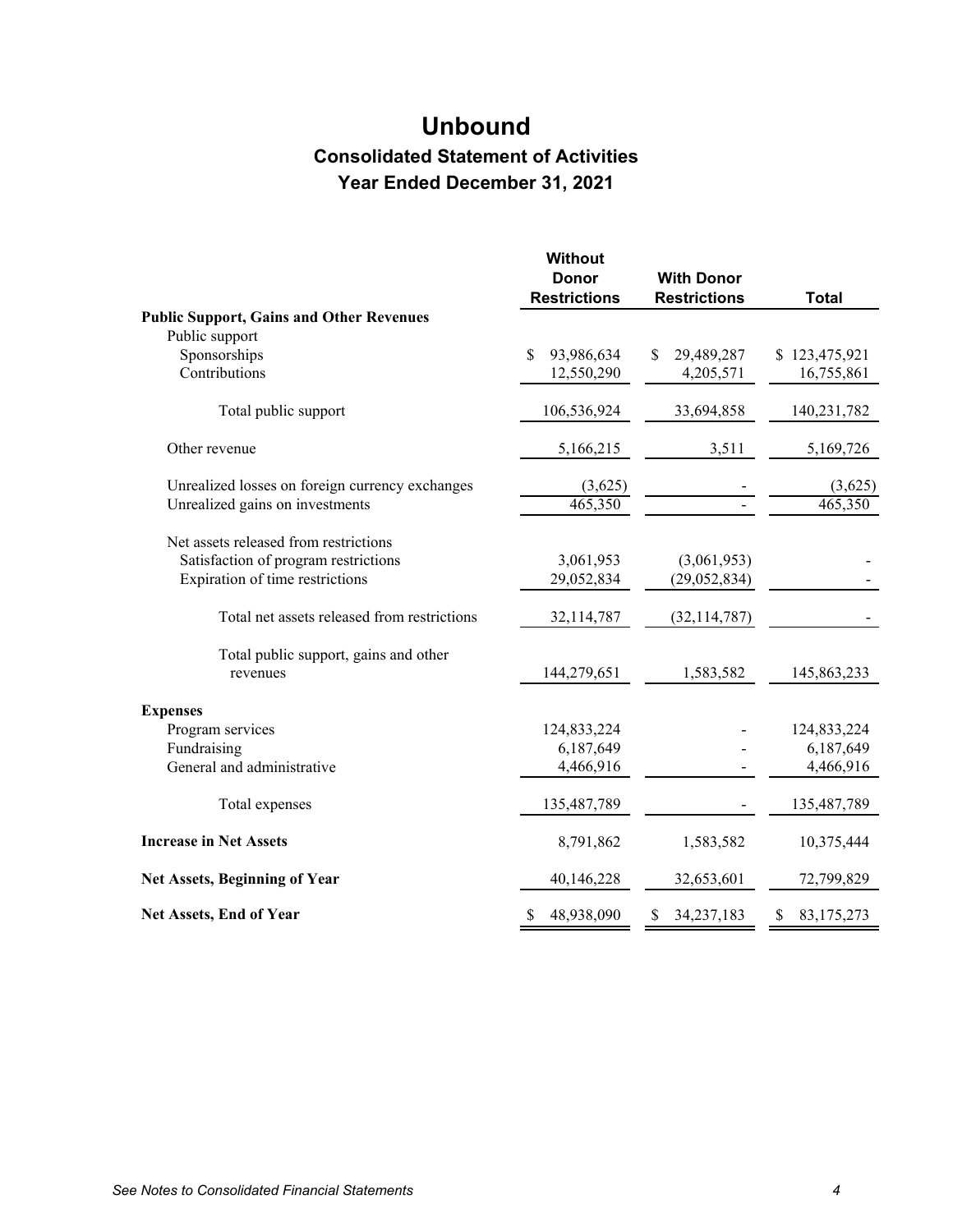# **Unbound Consolidated Statement of Activities Year Ended December 31, 2020**

|                                                 | <b>Without</b><br><b>Donor</b> | <b>With Donor</b>   |                   |
|-------------------------------------------------|--------------------------------|---------------------|-------------------|
|                                                 | <b>Restrictions</b>            | <b>Restrictions</b> | <b>Total</b>      |
| <b>Public Support, Gains and Other Revenues</b> |                                |                     |                   |
| Public support<br>Sponsorships                  | \$<br>95,512,332               | 29,052,833<br>\$    | \$<br>124,565,165 |
| Contributions                                   | 11,983,198                     | 2,855,164           | 14,838,362        |
|                                                 |                                |                     |                   |
| Total public support                            | 107,495,530                    | 31,907,997          | 139,403,527       |
| Other revenue                                   | 2,023,947                      | 4,908               | 2,028,855         |
| Unrealized gains on foreign currency exchanges  | 818                            |                     | 818               |
| Unrealized gains on investments                 | 770,964                        |                     | 770,964           |
| Net assets released from restrictions           |                                |                     |                   |
| Satisfaction of program restrictions            | 2,410,509                      | (2,410,509)         |                   |
| Expiration of time restrictions                 | 29,531,092                     | (29, 531, 092)      |                   |
| Total net assets released from restrictions     | 31,941,601                     | (31, 941, 601)      |                   |
| Total public support, gains and other           |                                |                     |                   |
| revenues                                        | 142,232,860                    | (28, 696)           | 142,204,164       |
| <b>Expenses</b>                                 |                                |                     |                   |
| Program services                                | 123,811,020                    |                     | 123,811,020       |
| Fundraising                                     | 5,348,385                      |                     | 5,348,385         |
| General and administrative                      | 4,525,212                      |                     | 4,525,212         |
| Total expenses                                  | 133,684,617                    |                     | 133,684,617       |
| <b>Increase (Decrease) in Net Assets</b>        | 8,548,243                      | (28,696)            | 8,519,547         |
| <b>Net Assets, Beginning of Year</b>            | 31,597,985                     | 32,682,297          | 64,280,282        |
| Net Assets, End of Year                         | \$<br>40,146,228               | 32,653,601<br>\$    | \$<br>72,799,829  |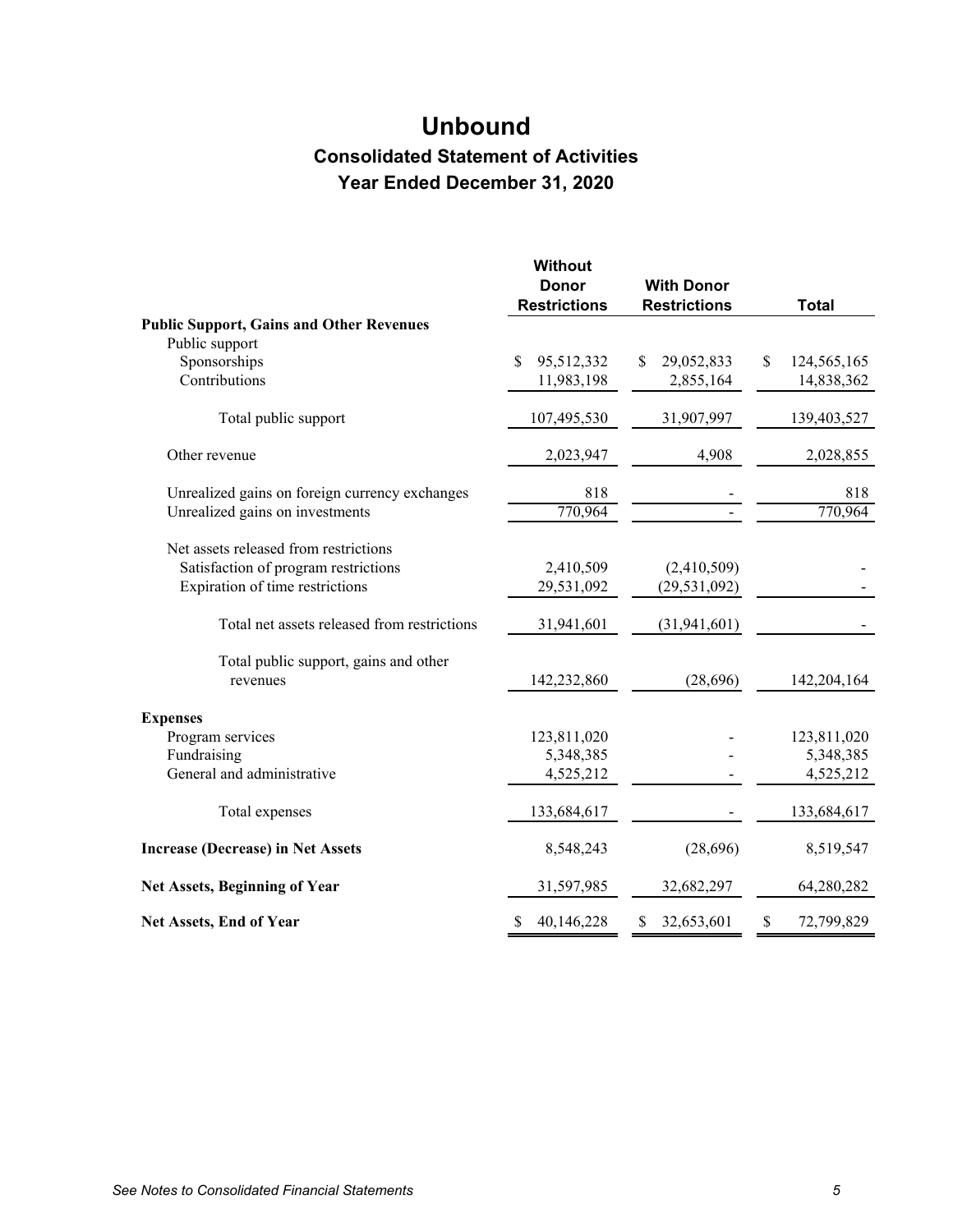### **Unbound Consolidated Statement of Functional Expenses Year Ended December 31, 2021**

|                                                 | Program |                 |    | General<br>and     |                |           |               |               |
|-------------------------------------------------|---------|-----------------|----|--------------------|----------------|-----------|---------------|---------------|
|                                                 |         | <b>Services</b> |    | <b>Fundraising</b> | Administrative |           |               | <b>Total</b>  |
| Child, aging and local outreach support         | S.      | 116, 197, 516   | \$ |                    | \$             |           | <sup>\$</sup> | 116, 197, 516 |
| Staff salaries and benefits                     |         | 7,156,563       |    | 3,231,995          |                | 2,090,693 |               | 12,479,251    |
| Appeal stipends                                 |         |                 |    | 226,112            |                |           |               | 226,112       |
| Awareness and education                         |         | 45,650          |    |                    |                |           |               | 45,650        |
| Travel                                          |         | 20,025          |    | 146,540            |                | 3,078     |               | 169,643       |
| Postage                                         |         | 288,456         |    | 213,153            |                | 376,135   |               | 877,744       |
| Printing and duplicating                        |         | 103,759         |    | 400,877            |                | 95,408    |               | 600,044       |
| Bank service fees                               |         | 714             |    |                    |                | 1,348,800 |               | 1,349,514     |
| Professional services                           |         | 103,643         |    | 250,409            |                | 192,345   |               | 546,397       |
| Advertising                                     |         | 1,630           |    | 975,037            |                | 11,723    |               | 988,390       |
| Equipment maintenance and purchases             |         | 40,135          |    | 29,930             |                | 8,780     |               | 78,845        |
| Supplies                                        |         | 455,248         |    | 474,608            |                | 143,425   |               | 1,073,281     |
| Telephone                                       |         | 19,833          |    | 9,107              |                | 5,059     |               | 33,999        |
| Insurance                                       |         | 88,675          |    | 42,740             |                | 24,938    |               | 156,353       |
| <b>Utilities</b>                                |         | 41,957          |    | 19,122             |                | 10,513    |               | 71,592        |
| Facility maintenance                            |         | 48,930          |    | 24,301             |                | 13,171    |               | 86,402        |
| Seminars, conferences and educational materials |         | 6,473           |    | 25,528             |                | 7,844     |               | 39,845        |
| Rent                                            |         | 1,665           |    | 1,350              |                | 431       |               | 3,446         |
| Depreciation                                    |         | 177,169         |    | 68,952             |                | 38,307    |               | 284,428       |
| Miscellaneous                                   |         | 35,183          |    | 47,888             |                | 96,266    |               | 179,337       |
| Total expenses                                  | \$      | 124,833,224     | \$ | 6,187,649          | \$             | 4,466,916 | S             | 135,487,789   |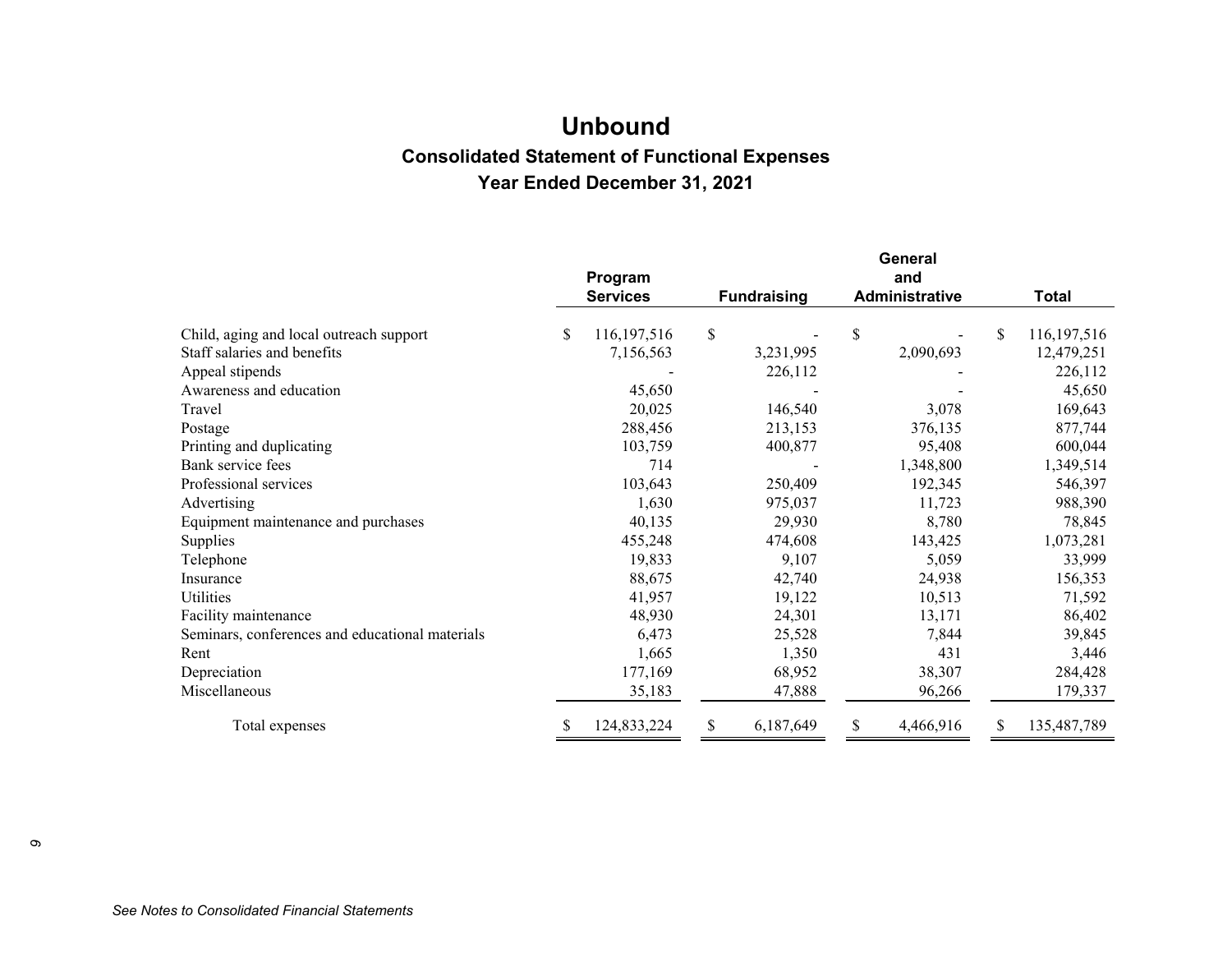### **Unbound Consolidated Statement of Functional Expenses Year Ended December 31, 2020**

|                                                 | Program<br><b>Services</b> |             | <b>Fundraising</b> | General<br>and<br>Administrative |           |   | <b>Total</b> |  |
|-------------------------------------------------|----------------------------|-------------|--------------------|----------------------------------|-----------|---|--------------|--|
| Child, aging and local outreach support         | S                          | 114,065,924 | \$                 | \$                               |           | S | 114,065,924  |  |
| Staff salaries and benefits                     |                            | 8,156,207   | 3,176,280          |                                  | 2,113,192 |   | 13,445,679   |  |
| Appeal stipends                                 |                            |             | 219,845            |                                  |           |   | 219,845      |  |
| Awareness and education                         |                            | 157,435     | 5,462              |                                  | 172       |   | 163,069      |  |
| Travel                                          |                            | 103,102     | 102,342            |                                  | 11,969    |   | 217,413      |  |
| Postage                                         |                            | 286,459     | 129,426            |                                  | 341,433   |   | 757,318      |  |
| Printing and duplicating                        |                            | 186,832     | 188,458            |                                  | 124,087   |   | 499,377      |  |
| Bank service fees                               |                            | 718         |                    |                                  | 1,467,567 |   | 1,468,285    |  |
| Professional services                           |                            | 59,443      | 163,242            |                                  | 176,643   |   | 399,328      |  |
| Advertising                                     |                            | 77          | 896,419            |                                  | 1,477     |   | 897,973      |  |
| Equipment maintenance and purchases             |                            | 93,436      | 27,748             |                                  | 19,004    |   | 140,188      |  |
| Supplies                                        |                            | 228,114     | 285,097            |                                  | 76,434    |   | 589,645      |  |
| Telephone                                       |                            | 26,958      | 6,685              |                                  | 6,685     |   | 40,328       |  |
| Insurance                                       |                            | 89,517      | 34,005             |                                  | 21,992    |   | 145,514      |  |
| Utilities                                       |                            | 50,970      | 12,815             |                                  | 12,815    |   | 76,600       |  |
| Facility maintenance                            |                            | 69,523      | 17,907             |                                  | 17,907    |   | 105,337      |  |
| Seminars, conferences and educational materials |                            | 21,315      | 6,817              |                                  | 2,068     |   | 30,200       |  |
| Rent                                            |                            | 1,881       | 484                |                                  | 484       |   | 2,849        |  |
| Depreciation                                    |                            | 197,405     | 43,364             |                                  | 43,364    |   | 284,133      |  |
| Miscellaneous                                   |                            | 15,704      | 31,989             |                                  | 87,919    |   | 135,612      |  |
| Total expenses                                  | S                          | 123,811,020 | \$<br>5,348,385    | \$                               | 4,525,212 | S | 133,684,617  |  |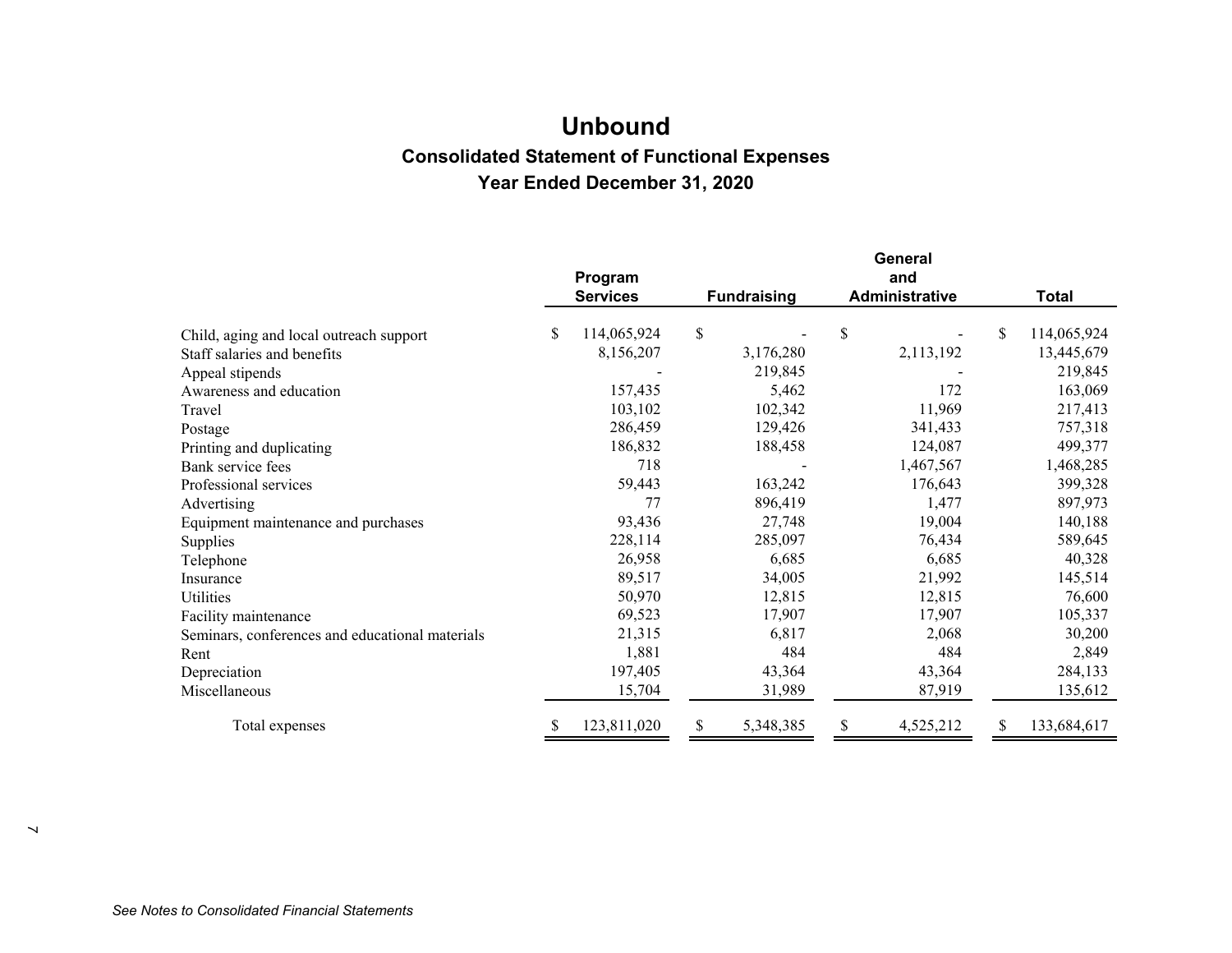# **Unbound**

### **Consolidated Statements of Cash Flows Years Ended December 31, 2021 and 2020**

|                                                      | 2021             | 2020             |
|------------------------------------------------------|------------------|------------------|
| <b>Operating Activities</b>                          |                  |                  |
| Increase in net assets                               | \$<br>10,375,444 | \$<br>8,519,547  |
| Items not requiring (providing) operating cash flows |                  |                  |
| Net realized and unrealized gains on investments     | (1,358,808)      | (1,271,987)      |
| Change in cash surrender value of life insurance     | (3,511)          | (5, 467)         |
| Contribution of other assets                         |                  | (365,000)        |
| Forgiveness of PPP loan                              | (2,386,100)      |                  |
| Depreciation                                         | 284,428          | 284,133          |
| Changes in                                           |                  |                  |
| Accounts receivable                                  | (501, 979)       | (209, 204)       |
| Prepaid expenses and other assets                    | 105,623          | 18,133           |
| Accounts payable and accrued expenses                | (715,600)        | 494,587          |
| Net cash provided by operating activities            | 5,799,497        | 7,464,742        |
| <b>Investing Activities</b>                          |                  |                  |
| Purchase of property and equipment                   | (151, 739)       | (169,291)        |
| Purchase of investments                              | (31, 985, 613)   | (29, 875, 690)   |
| Proceeds from disposition of investments             | 23,043,661       | 23,736,927       |
| Maturity of reinsurance agreements                   | 36,305           | 39,345           |
| Net cash used in investing activities                | (9,057,386)      | (6,268,709)      |
| <b>Financing Activities</b>                          |                  |                  |
| Payments on annuity obligations                      | (53, 645)        | (50, 495)        |
| Proceeds from Paycheck Protection Program loan       |                  | 2,386,100        |
| Net cash provided by (used in) financing activities  | (53, 645)        | 2,335,605        |
| Increase (Decrease) in Cash and Cash Equivalents     | (3,311,534)      | 3,531,638        |
| Cash and Cash Equivalents, Beginning of Year         | 17,426,373       | 13,894,735       |
| <b>Cash and Cash Equivalents, End of Year</b>        | \$<br>14,114,839 | \$<br>17,426,373 |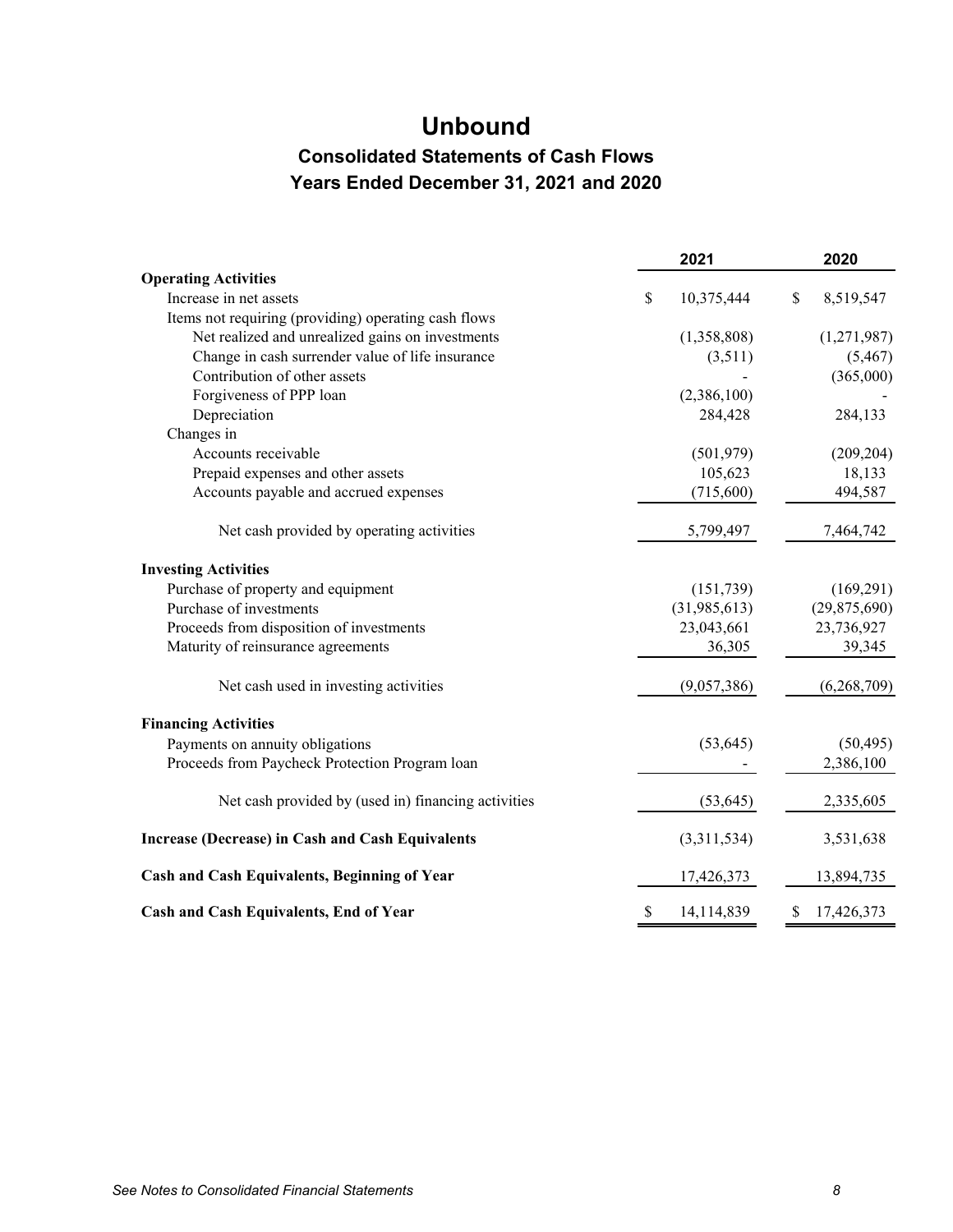### **Note 1: Nature of Operations and Summary of Significant Accounting Policies**

### *Nature of Operations*

Unbound is a not-for-profit organization whose mission is to walk with the poor and marginalized of the world. Unbound's revenues and other support are derived primarily from sponsorships and contributions. Unbound's principal activities are to build personal connections with people in developing countries and work side by side with them to break the bonds of poverty. To do this, dynamic, one-to-one relationships are created. Individuals select a specific child, youth or elderly person to sponsor and offer them support and encouragement on their path to self-sufficiency. Unbound Colombia and Unbound Philippines are consolidated in Unbound's consolidated financial statements.

Unbound and its sponsors instill confidence in those who need it most. Unbound partners with families served through the program to challenge poverty by empowering them to choose the benefits they most need to address their unique situations. Not only does Unbound help families provide basic needs such as education, food, medical care and clothing, but it also helps them create long-term solutions through skills training, livelihood initiatives and self-help groups. The support network Unbound and sponsorship offers aids individuals on their journey to transcend poverty and create more resilient families and communities.

Unbound also partners with 35 project offices in 19 countries to administer the various organization programs. Because Unbound does not exercise control over the project offices, the operations of the project offices are not consolidated in Unbound's consolidated financial statements. Funding provided to the project offices are titled "child, aging and local outreach support" within the consolidated statements of functional expenses and are categorized as program services.

#### *Use of Estimates*

The preparation of consolidated financial statements in conformity with accounting principles generally accepted in the United States of America requires management to make estimates and assumptions that affect the reported amounts of assets and liabilities and disclosure of contingent assets and liabilities at the date of the consolidated financial statements and the reported amounts of revenues, expenses gains, losses and other changes in net assets during the reporting period. Actual results could differ from those estimates.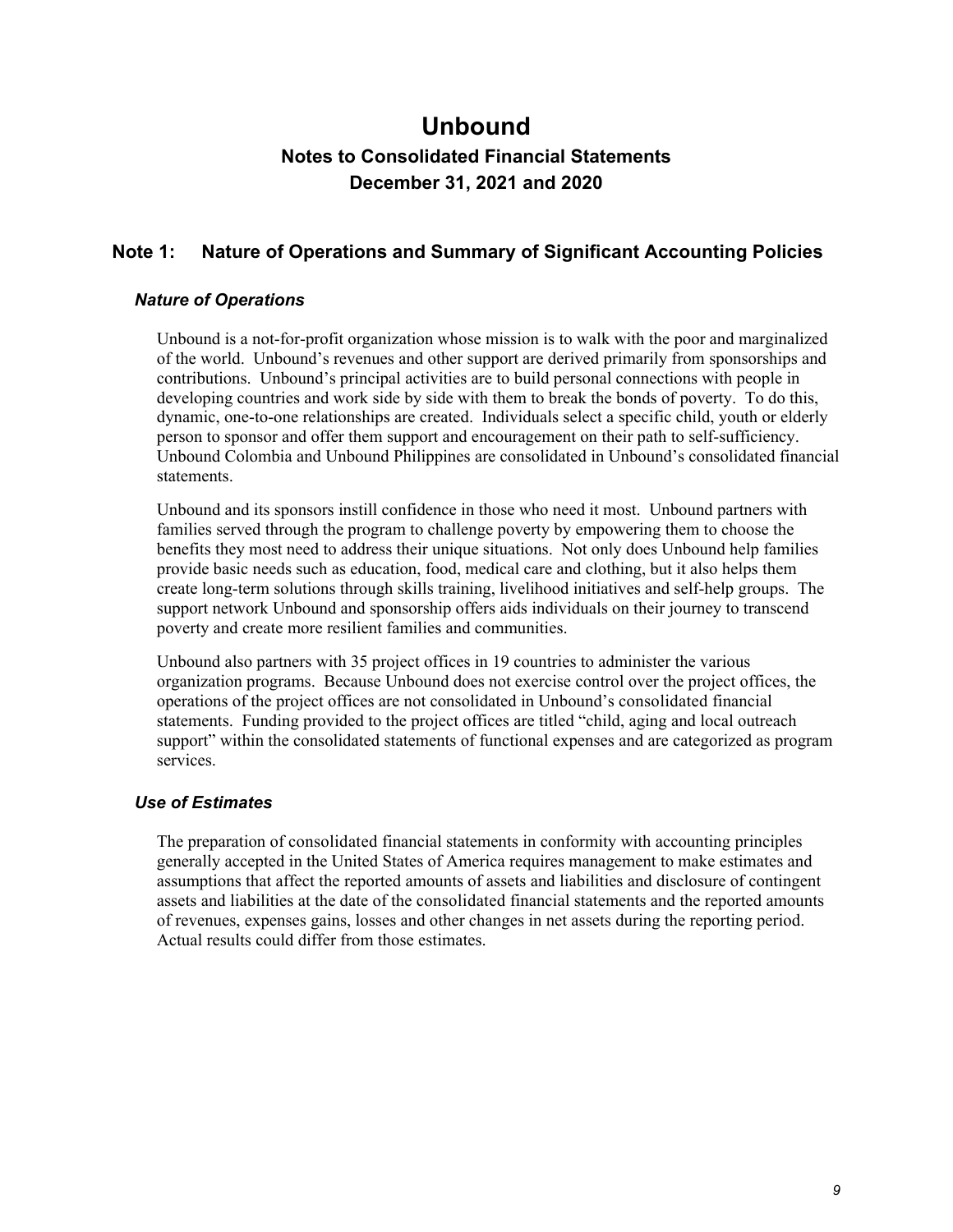### *Cash and Cash Equivalents*

Unbound considers all liquid investments with original maturities of three months or less to be cash equivalents. Uninvested cash and cash equivalents included in investment accounts are considered to be cash and cash equivalents. At December 31, 2021 and 2020, cash equivalents consisted primarily of money market funds.

At December 31, 2021, approximately \$12,490,000 of Unbound's cash was held in a financial institution in excess of federally insured limits. However, management has evaluated the financial stability of the institution and believes the risk of loss is minimal.

### *Investments and Net Investment Return*

Unbound measures securities, other than investments that qualify for the equity method of accounting, at fair value. Annuities are recorded at contract value, plus accrued interest. Life insurance contracts are carried at the cash surrender value of the policy. Investment return includes dividend, interest and other investment income; realized and unrealized gains and losses on investments carried at fair value; and realized gains and losses on other investments less external and direct internal investment expenses.

Investment return that is initially restricted by donor stipulation and for which the restriction will be satisfied in the same year is included in net assets without donor restrictions. Other investment return is reflected in the consolidated statements of activities with or without donor restrictions based upon the existence and nature of any donor or legally-imposed restrictions.

Investment securities are exposed to various risks such as interest rate, market and credit risks. Due to the level of risk associated with certain investment securities, it is at least reasonably possible that changes in the values of investment securities will occur in the near term and that such changes could materially affect the amounts reported in the accompanying consolidated statements of financial position.

### *Property and Equipment*

Property and equipment acquisitions over \$2,500 are stated at cost less accumulated depreciation. Depreciation is charged to expense using the straight-line method over the estimated lives of 40 years for the buildings and three to 15 years for furniture, equipment and software.

Unbound capitalizes costs associated with software development when the preliminary application stage is completed. Capitalization of such costs ceases no later than the point at which the application is substantially complete and ready for its intended purposes. Research and other preliminary costs related to software development, as well as computer software maintenance costs, are expensed as incurred.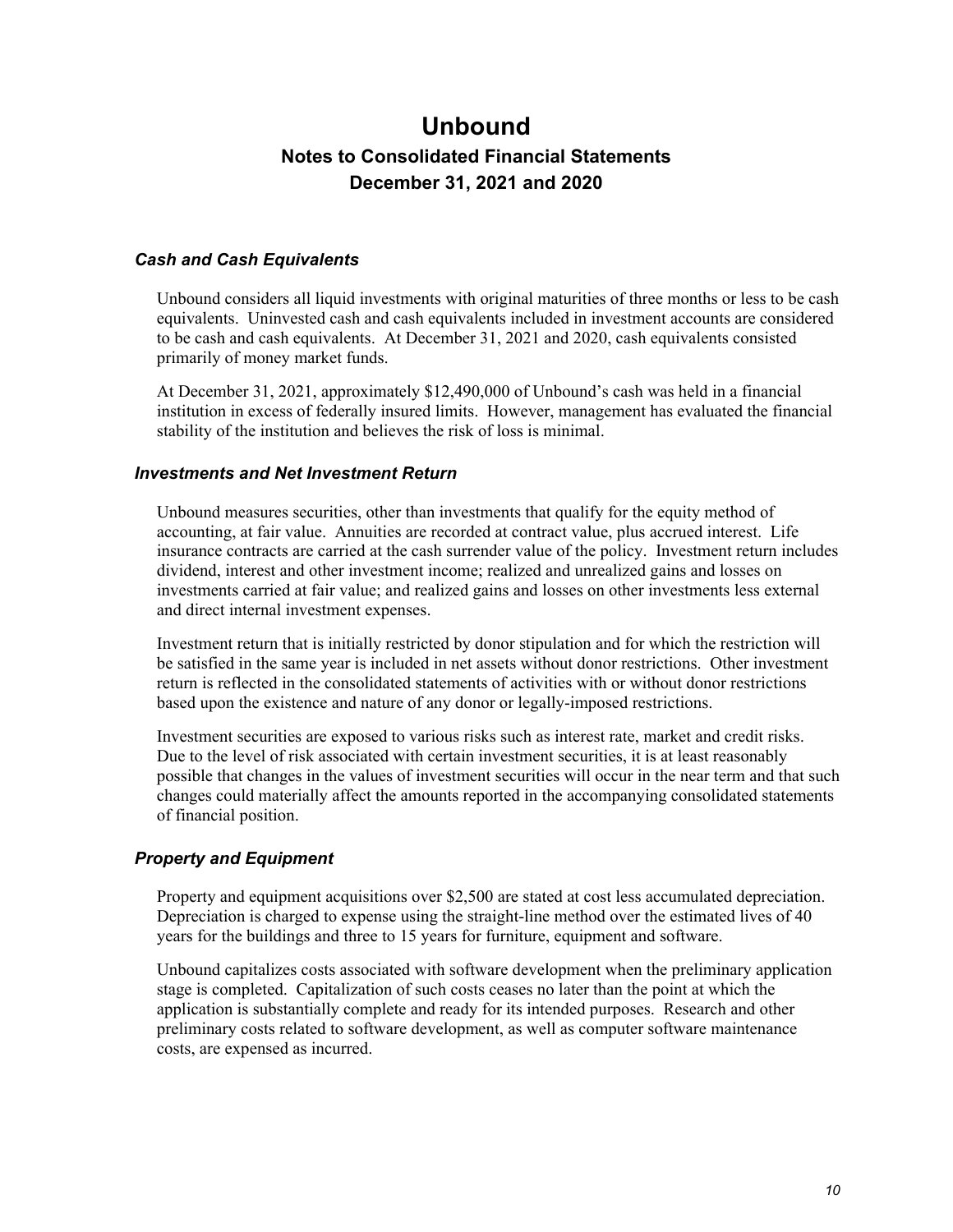Unbound evaluates the recoverability of the carrying value of long-lived assets whenever events or circumstances indicate the carrying amount may not be recoverable. If a long-lived asset is tested for recoverability and the undiscounted estimated future cash flows expected to result from the use and eventual disposition of the asset is less than the carrying amount of the asset, the asset cost is adjusted to fair value and an impairment loss is recognized as the amount by which the carrying amount of a long-lived asset exceeds its fair value. No asset impairment was recognized during the years ended December 31, 2021 and 2020.

#### *Paycheck Protection Program (PPP) Loan*

Unbound received a PPP loan established by the CARES Act and has elected to account for the funding as a loan in accordance with ASC Topic 470, *Debt*. Interest is accrued in accordance with the loan agreement. Any forgiveness of the loan is recognized as a gain in the consolidated financial statements in the period the debt is legally released. PPP loans are subject to audit and acceptance by the U.S. Department of Treasury, Small Business Administration or lender; as a result of such audit, adjustments could be required to any gain recognized.

#### *Annuity Obligations*

Annuity obligations consist of contributed amounts subject to obligations to make fixed periodic payments to beneficiaries over their lifetimes or a specified length of time. The annuity liability is recorded at the actuarial present value of the aggregate liability determined by the applicable federal rate and life expectancy tables. Unbound valuates the fair value of annuity assets and liabilities on an annual basis.

To reduce the risk that the payments to the beneficiaries will not exceed the amount originally contributed, Unbound purchased annuities to cover the beneficiary payments over the life of the beneficiaries for annuities sold prior to 2014. The annuity investments are included within investments in the consolidated statements of financial position.

For annuities sold beginning in 2014, Unbound set aside a reserve of \$100,000 as of December 31, 2014 to fund these liabilities. During 2018, the reserve was increased to \$200,000. During 2019, Unbound increased the reserve to \$300,000. Any actuarial gain or loss resulting from the computation of the liability for the present value of future payments is recorded as a change in revenue without donor restrictions.

#### *Net Assets*

Net assets without donor restrictions represent sponsorship and support services associated with funding Unbound's operating needs and for which all donor-imposed restrictions, if any, have been satisfied.

Net assets with donor restrictions represent sponsorship payments and other contributions which are restricted due to donor-imposed time restrictions or donor-imposed special purpose restrictions such as support for birthday celebrations, Christmas celebrations or urgent needs. Sponsorship is provided to children, their families and the aging living in poverty in developing countries on a recurring monthly basis; however, some donors elect to pay on a yearly or other basis. For those contributions received where the benefit has not been provided to the children or their families, Unbound includes those contributions as net assets with donor restrictions until such time that the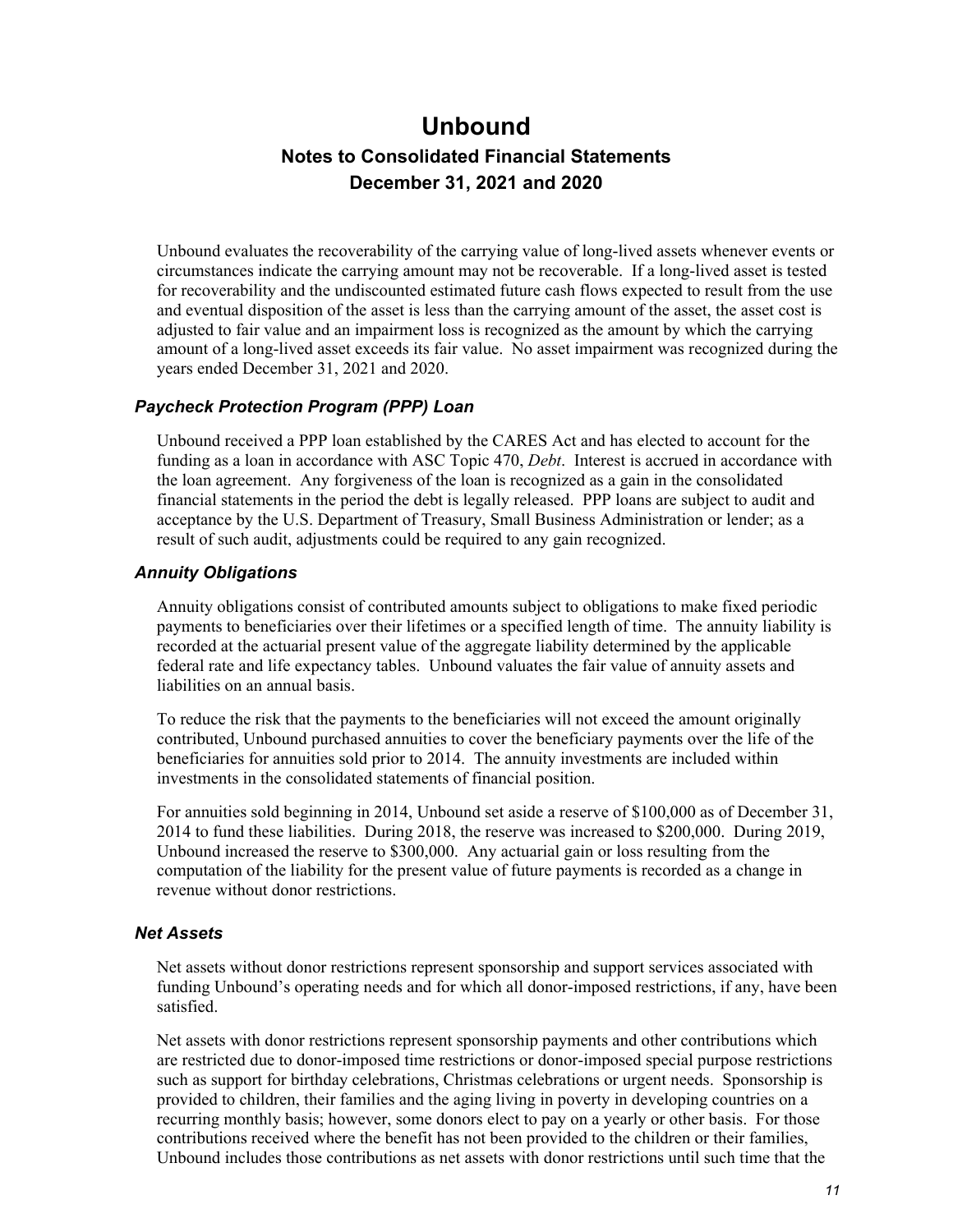benefits are provided for donor-imposed time or special purpose restrictions. Such restrictions generally expire or are otherwise satisfied within the 12 months following receipt. Other donorimposed restrictions are perpetual in nature, where the donor stipulates that resources be maintained in perpetuity.

### *Sponsorships and Contributions*

Sponsorships and contributions are provided to Unbound either with or without restrictions placed on the gift by the donor. Revenues and net assets are separately reported to reflect the nature of those gifts – with or without donor restrictions. The value recorded for each sponsorship and contribution is recognized as follows:

| Nature of the Gift                                                                                                                                  | <b>Value Recognized</b>                                                                                                       |
|-----------------------------------------------------------------------------------------------------------------------------------------------------|-------------------------------------------------------------------------------------------------------------------------------|
| Conditional gifts, with or without restriction<br>Gifts that depend on Unbound<br>overcoming a donor-imposed barrier to<br>be entitled to the funds | Not recognized until the gift becomes<br>unconditional, <i>i.e.</i> , the donor-imposed barrier<br>is met                     |
| Unconditional gifts, with or without restriction<br>Received at date of $g$ ift – cash and<br>other assets                                          | Fair value                                                                                                                    |
| Received at date of $g$ ift – property,<br>equipment and long-lived assets                                                                          | Estimated fair value                                                                                                          |
| Expected to be collected within one<br>year                                                                                                         | Net realizable value                                                                                                          |
| Collected in future years                                                                                                                           | Initially reported at fair value determined<br>using the discounted present value of<br>estimated future cash flows technique |

In addition to the amount initially recognized, revenue for unconditional gifts to be collected in future years is also recognized each year as the present-value discount is amortized using the levelyield method.

When a donor stipulated time restriction ends or purpose restriction is accomplished, net assets with donor restrictions are reclassified to net assets without donor restrictions and reported in the consolidated statements of activities as net assets released from restrictions. Absent explicit donor stipulations for the period of time that long-lived assets must be held, expirations of restrictions for gifts of land, buildings, equipment and other long-lived assets are reported when those assets are placed in service.

Gifts and investment income that are originally restricted by the donor and for which the restriction is met in the same time period the gift is received are recorded as revenue without donor restrictions.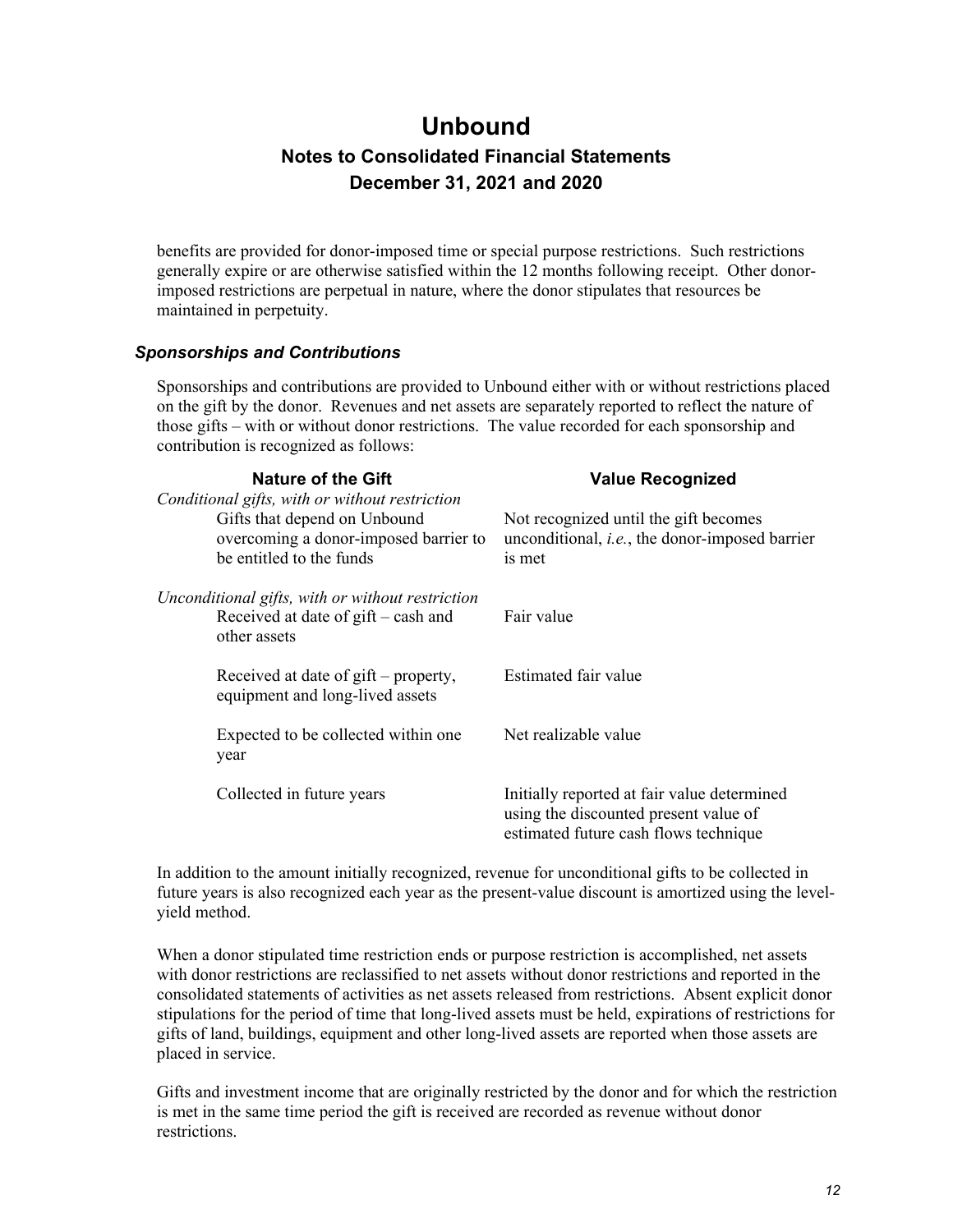Conditional contributions and investment income having donor stipulations which are satisfied in the period the gift is received and the investment income is earned are recorded as revenue without donor restrictions.

#### *Contributed Services*

Contributions of services are recognized as revenue at their estimated fair value only when the services received create or enhance nonfinancial assets or require specialized skills possessed by the individuals providing the service and the service would typically need to be purchased if not donated. No amounts have been reflected in the consolidated financial statements for contributed services. However, time and resources have been contributed by volunteers in furtherance of Unbound's objectives, where the volunteers were not experts in the field they were providing services. Management has estimated the value of the approximately 5,079 hours of services donated in 2021 at \$217,977 and 2,770 hours of services donated in 2020 at \$200,090.

#### *Income Taxes*

Unbound is exempt from income taxes under Section  $501(c)(3)$  of the Internal Revenue Code and a similar provision of state law. However, Unbound is subject to federal income tax on any unrelated business taxable income. Unbound has evaluated and determined there are no uncertain tax positions that would need to be analyzed for any of the periods presented. Unbound files tax returns in the U.S. federal jurisdiction.

### *Functional Allocation of Expenses*

The costs of supporting the various programs and other activities have been summarized on a functional basis in the consolidated statements of activities. The consolidated statements of functional expenses present the natural classification detail of expenses by function. Certain costs have been allocated among the program services, fundraising and general and administrative categories based on allocation of salaries and other methods.

#### *Subsequent Events*

Subsequent events have been evaluated through May 26, 2022, which is the date the consolidated financial statements were available to be issued.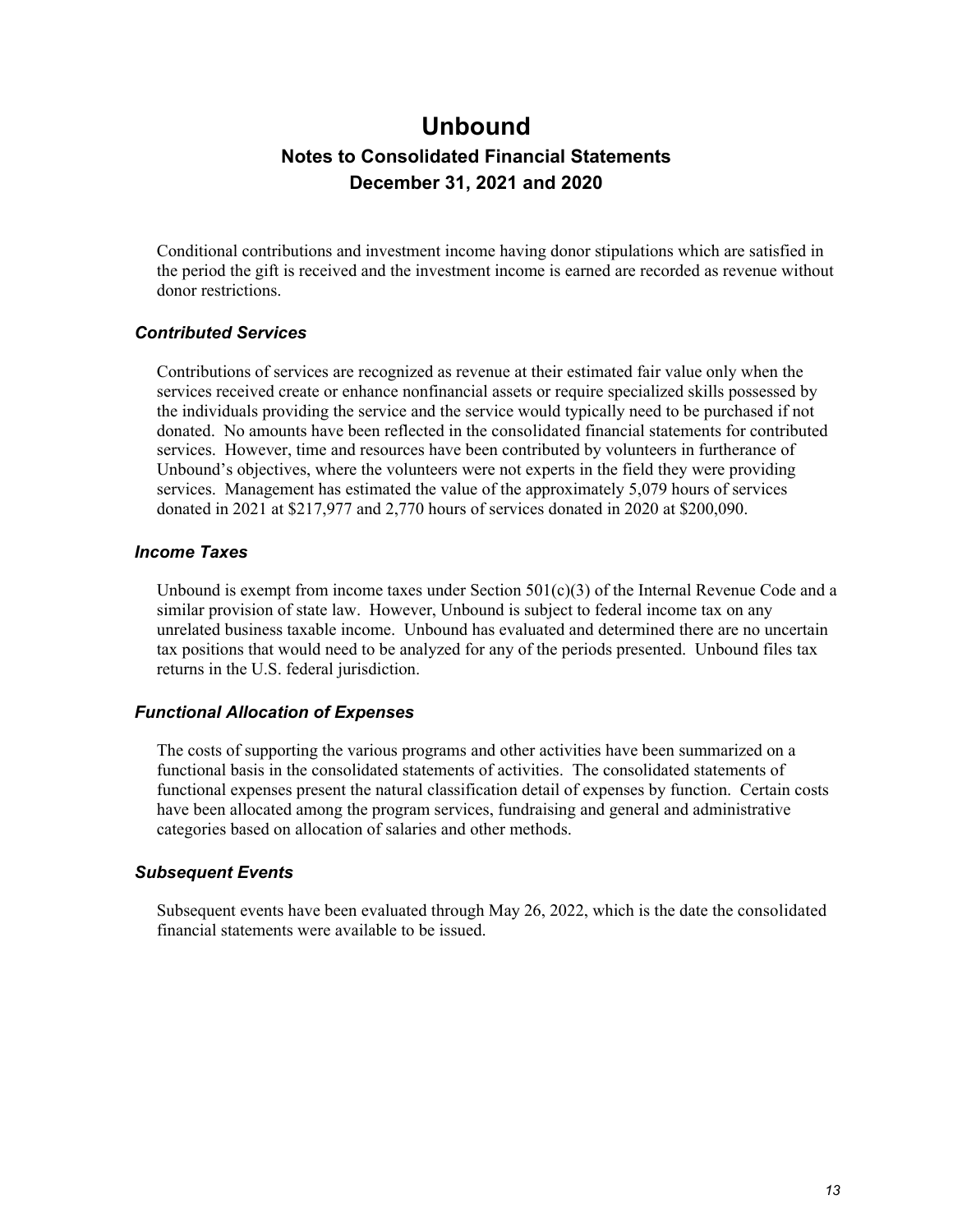# **Unbound**

### **Notes to Consolidated Financial Statements December 31, 2021 and 2020**

### **Note 2: Investments and Investment Return and Disclosures About Fair Value of Assets**

### *Investments*

Investments at December 31 consisted of the following:

|                                                        | 2021            | 2020            |
|--------------------------------------------------------|-----------------|-----------------|
| Investments carried at fair value                      |                 |                 |
| U.S. agency securities                                 | \$<br>1,305,234 | \$<br>2,068,034 |
| Common stock                                           | 14,046,196      | 11,562,971      |
| Corporate bonds                                        | 32,251,986      | 25,110,510      |
| Foreign obligations                                    | 4,658,496       | 3,855,445       |
| Municipal bonds                                        | 252,367         | 252,724         |
| Mutual funds                                           | 244,090         | 221,069         |
| Total investments carried at fair value                | 52,758,369      | 43,070,753      |
| Annuities carried at contract value                    | 13,320,629      | 12,707,485      |
| Life insurance carried at cash surrender value         | 140,638         | 137,127         |
|                                                        | \$66,219,636    | \$55,915,365    |
| <b>Investment Return</b>                               |                 |                 |
| Total investment return is comprised of the following: |                 |                 |
|                                                        | 2021            | 2020            |
| Interest and dividend income                           | \$<br>1,474,843 | \$<br>1,165,043 |
| Realized gains                                         | 897,083         | 500,205         |
| Unrealized gains                                       | 461,725         | 771,782         |
| Return on investments carried at fair value            | 2,833,651       | 2,437,030       |
| Return on investments carried at contract value        | 390,902         | 347,613         |
|                                                        | \$<br>3,224,553 | \$<br>2,784,643 |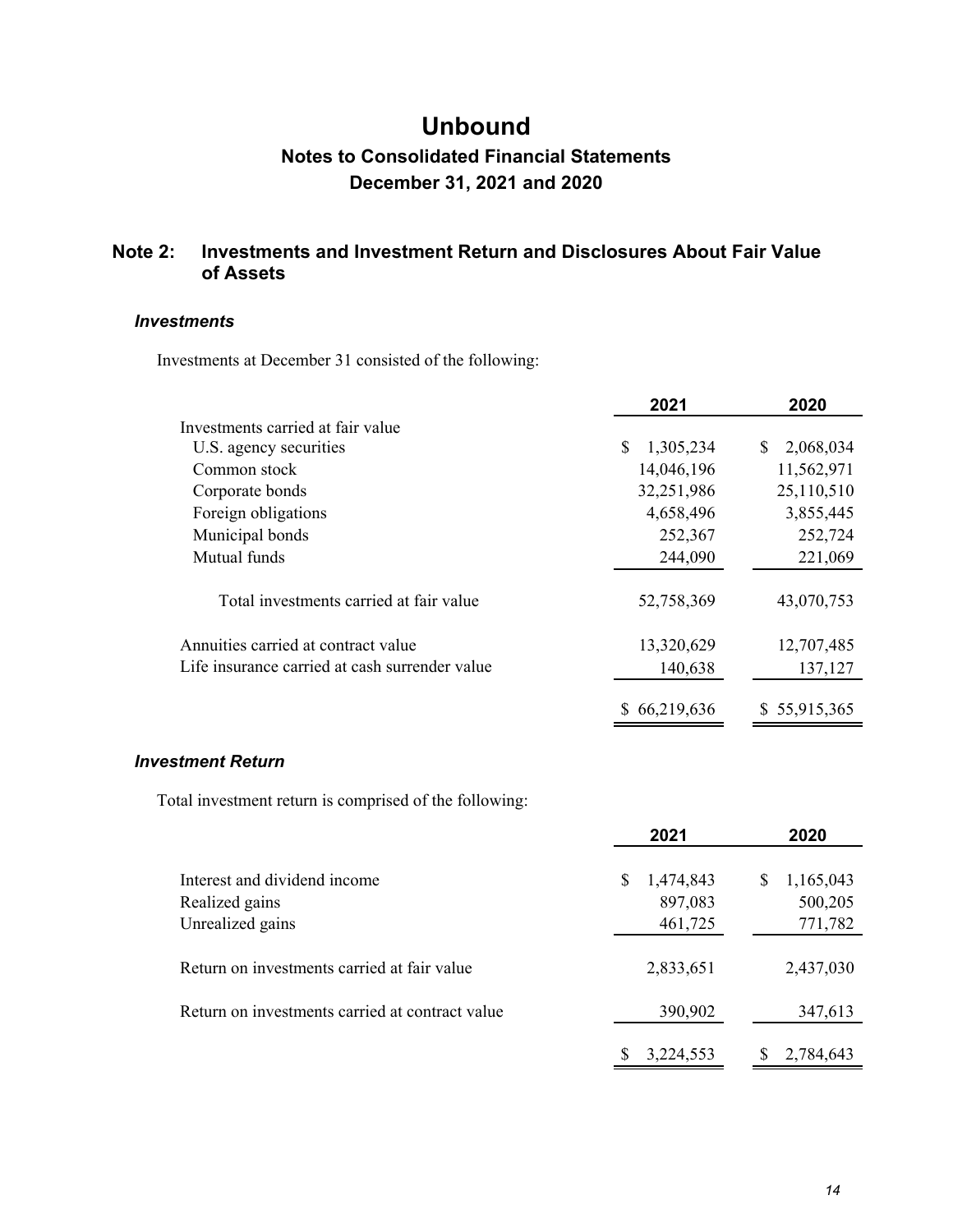Total investment return is reflected in the consolidated statements of activities as follows:

|                                                                                | 2021                             | 2020                   |
|--------------------------------------------------------------------------------|----------------------------------|------------------------|
| Investment return included in other revenue<br>Unrealized gains on investments | $\frac{$}{2,762,828}$<br>461,725 | \$2,012,861<br>771,782 |
|                                                                                | 3,224,553                        | 2,784,643<br>S.        |

### *Fair Value Disclosures*

Fair value is the price that would be received to sell an asset or paid to transfer a liability in an orderly transaction between market participants at the measurement date. Fair value measurements must maximize the use of observable inputs and minimize the use of unobservable inputs. There is a hierarchy of three levels of inputs that may be used to measure fair value:

- **Level 1** Ouoted prices in active markets for identical assets or liabilities
- Level 2 Observable inputs other than Level 1 prices, such as quoted prices for similar assets or liabilities; quoted prices in markets that are not active; or other inputs that are observable or can be corroborated by observable market data for substantially the full term of the assets or liabilities
- Level 3 Unobservable inputs supported by little or no market activity and are significant to the fair value of the assets or liabilities

Where quoted market prices are available in an active market, securities are classified within Level 1 of the valuation hierarchy. If quoted market prices are not available, then fair values are estimated by using quoted prices of securities with similar characteristics or independent asset pricing services and pricing models, the inputs of which are market-based or independently sourced market parameters, including, but not limited to, yield curves, interest rates, volatilities, prepayments, defaults, cumulative loss projections and cash flows. Such securities are classified in Level 2 of the valuation hierarchy. In certain cases where Level 1 or Level 2 inputs are not available, securities are classified within Level 3 of the hierarchy. There have been no significant changes in the valuation techniques during the year ended December 31, 2021.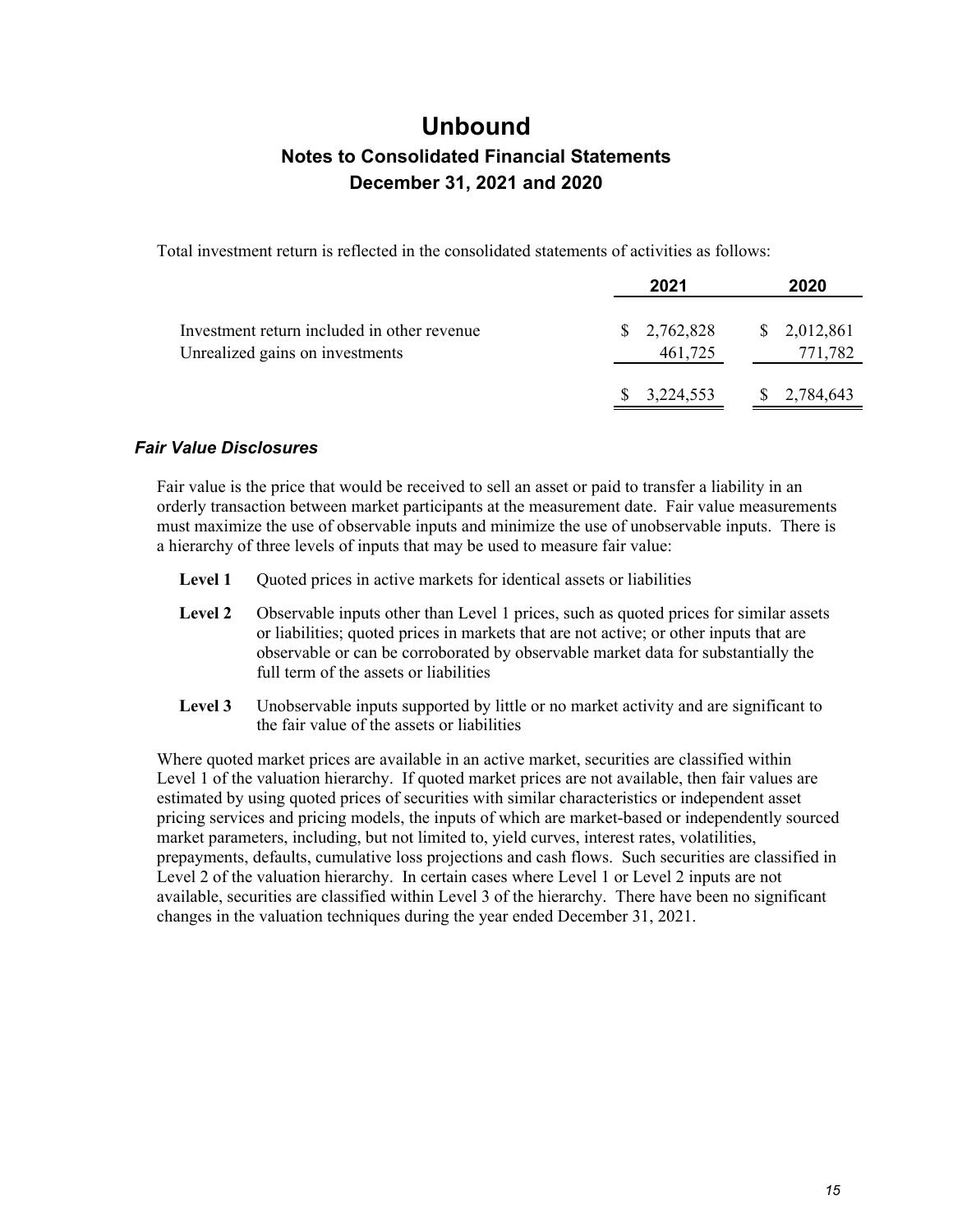The following tables present the fair value measurements of assets recognized in the accompanying consolidated statements of financial position measured at fair value on a recurring basis and the level within the fair value hierarchy in which the fair value measurements fall at December 31, 2021 and 2020:

|                          |            |                   | <b>Fair Value Measurements Using</b> |                                                                                                           |    |                                                                                       |                                                                  |            |  |  |
|--------------------------|------------|-------------------|--------------------------------------|-----------------------------------------------------------------------------------------------------------|----|---------------------------------------------------------------------------------------|------------------------------------------------------------------|------------|--|--|
|                          |            | <b>Fair Value</b> |                                      | <b>Quoted Prices</b><br>in Active<br><b>Markets for</b><br><b>Identical</b><br><b>Assets</b><br>(Level 1) |    | <b>Significant</b><br><b>Other</b><br><b>Observable</b><br><b>Inputs</b><br>(Level 2) | <b>Significant</b><br>Unobservable<br><b>Inputs</b><br>(Level 3) |            |  |  |
| December 31, 2021        |            |                   |                                      |                                                                                                           |    |                                                                                       |                                                                  |            |  |  |
| Cash equivalents - money |            |                   |                                      |                                                                                                           |    |                                                                                       |                                                                  |            |  |  |
| market funds             | \$         | 330,462           | \$                                   | 330,462                                                                                                   | \$ |                                                                                       | \$                                                               |            |  |  |
| Investments              |            |                   |                                      |                                                                                                           |    |                                                                                       |                                                                  |            |  |  |
| U.S. agency securities   |            | 1,305,234         |                                      |                                                                                                           |    | 1,305,234                                                                             |                                                                  |            |  |  |
| Common stock             | 14,046,196 |                   |                                      | 14,046,196                                                                                                |    |                                                                                       |                                                                  |            |  |  |
| Corporate bonds          | 32,251,986 |                   |                                      |                                                                                                           |    |                                                                                       |                                                                  | 32,251,986 |  |  |
| Foreign obligations      |            | 4,658,496         |                                      |                                                                                                           |    | 4,658,496                                                                             |                                                                  |            |  |  |
| Municipal bonds          |            | 252,367           |                                      |                                                                                                           |    | 252,367                                                                               |                                                                  |            |  |  |
| Mutual funds             |            | 244,090           |                                      | 244,090                                                                                                   |    |                                                                                       |                                                                  |            |  |  |
| Total                    |            | 53,088,831        |                                      | 14,620,748                                                                                                |    | 38,468,083                                                                            | S                                                                |            |  |  |

|                          |                   |            | <b>Fair Value Measurements Using</b>                                                                      |            |                                                                                       |            |                                                                  |  |
|--------------------------|-------------------|------------|-----------------------------------------------------------------------------------------------------------|------------|---------------------------------------------------------------------------------------|------------|------------------------------------------------------------------|--|
|                          | <b>Fair Value</b> |            | <b>Quoted Prices</b><br>in Active<br><b>Markets for</b><br><b>Identical</b><br><b>Assets</b><br>(Level 1) |            | <b>Significant</b><br><b>Other</b><br><b>Observable</b><br><b>Inputs</b><br>(Level 2) |            | <b>Significant</b><br>Unobservable<br><b>Inputs</b><br>(Level 3) |  |
| <b>December 31, 2020</b> |                   |            |                                                                                                           |            |                                                                                       |            |                                                                  |  |
| Cash equivalents - money |                   |            |                                                                                                           |            |                                                                                       |            |                                                                  |  |
| market funds             | \$                | 822,790    | \$                                                                                                        | 822,790    | \$                                                                                    |            | <sup>\$</sup>                                                    |  |
| Investments              |                   |            |                                                                                                           |            |                                                                                       |            |                                                                  |  |
| U.S. agency securities   |                   | 2,068,034  |                                                                                                           |            |                                                                                       | 2,068,034  |                                                                  |  |
| Common stock             |                   | 11,562,971 |                                                                                                           | 11,562,971 |                                                                                       |            |                                                                  |  |
| Corporate bonds          |                   | 25,110,510 |                                                                                                           |            |                                                                                       | 25,110,510 |                                                                  |  |
| Foreign obligations      |                   | 3,855,445  |                                                                                                           |            |                                                                                       | 3,855,445  |                                                                  |  |
| Municipal bonds          |                   | 252,724    |                                                                                                           |            |                                                                                       | 252,724    |                                                                  |  |
| Mutual funds             |                   | 221,069    |                                                                                                           | 221,069    |                                                                                       |            |                                                                  |  |
| Total                    |                   | 43,893,543 |                                                                                                           | 12,606,830 | S                                                                                     | 31,286,713 | \$                                                               |  |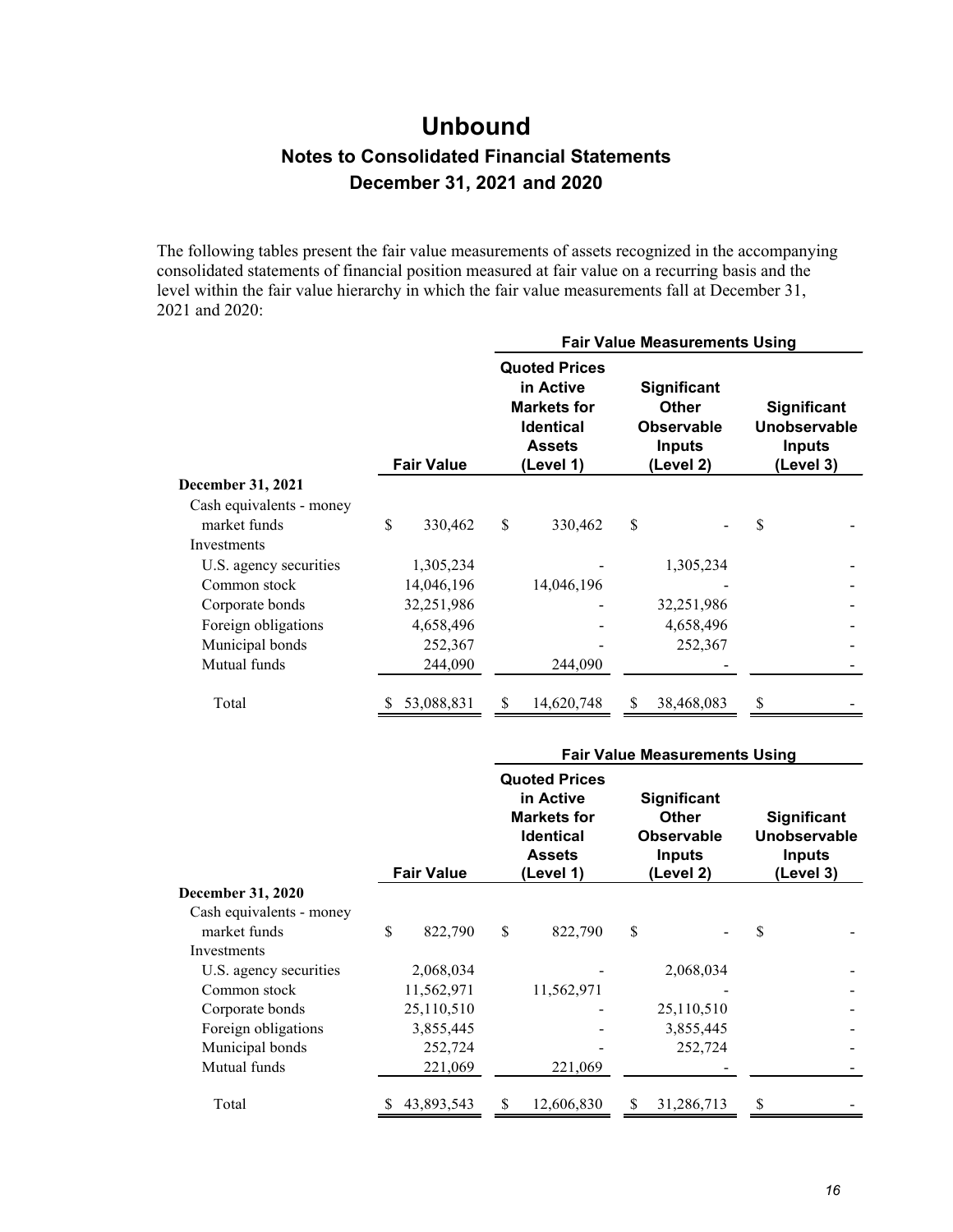### **Note 3: Property and Equipment**

Property and equipment at December 31 consisted of the following:

|                               | 2021         |               |
|-------------------------------|--------------|---------------|
|                               |              |               |
| Land                          | S<br>273,053 | 273,053<br>S  |
| <b>Buildings</b>              | 5,249,750    | 5,102,190     |
| Furniture and equipment       | 2,194,822    | 2,190,643     |
| CASA software                 | 2,755,623    | 2,755,623     |
|                               | 10,473,248   | 10,321,509    |
| Less accumulated depreciation | (7,516,729)  | (7, 232, 301) |
|                               |              |               |
|                               | 2,956,519    | 3,089,208     |

### **Note 4: Paycheck Protection Program Loan**

In April 2020, Unbound received a loan through the Small Business Administration (SBA) Paycheck Protection Program established by the CARES Act in the amount of \$2,386,100. A portion or all of the loan may be eligible for forgiveness under the CARES Act. Unbound submitted the application for forgiveness in October 2020. Payments of principal and interest are deferred until the date of notice from the SBA if the loan is forgiven or not entitled to forgiveness. In June 2021, Unbound received notification from the SBA that the loan forgiveness application had been approved in full. Gain on the forgiveness of the PPP loan is included with other revenue on the consolidated statements of activities.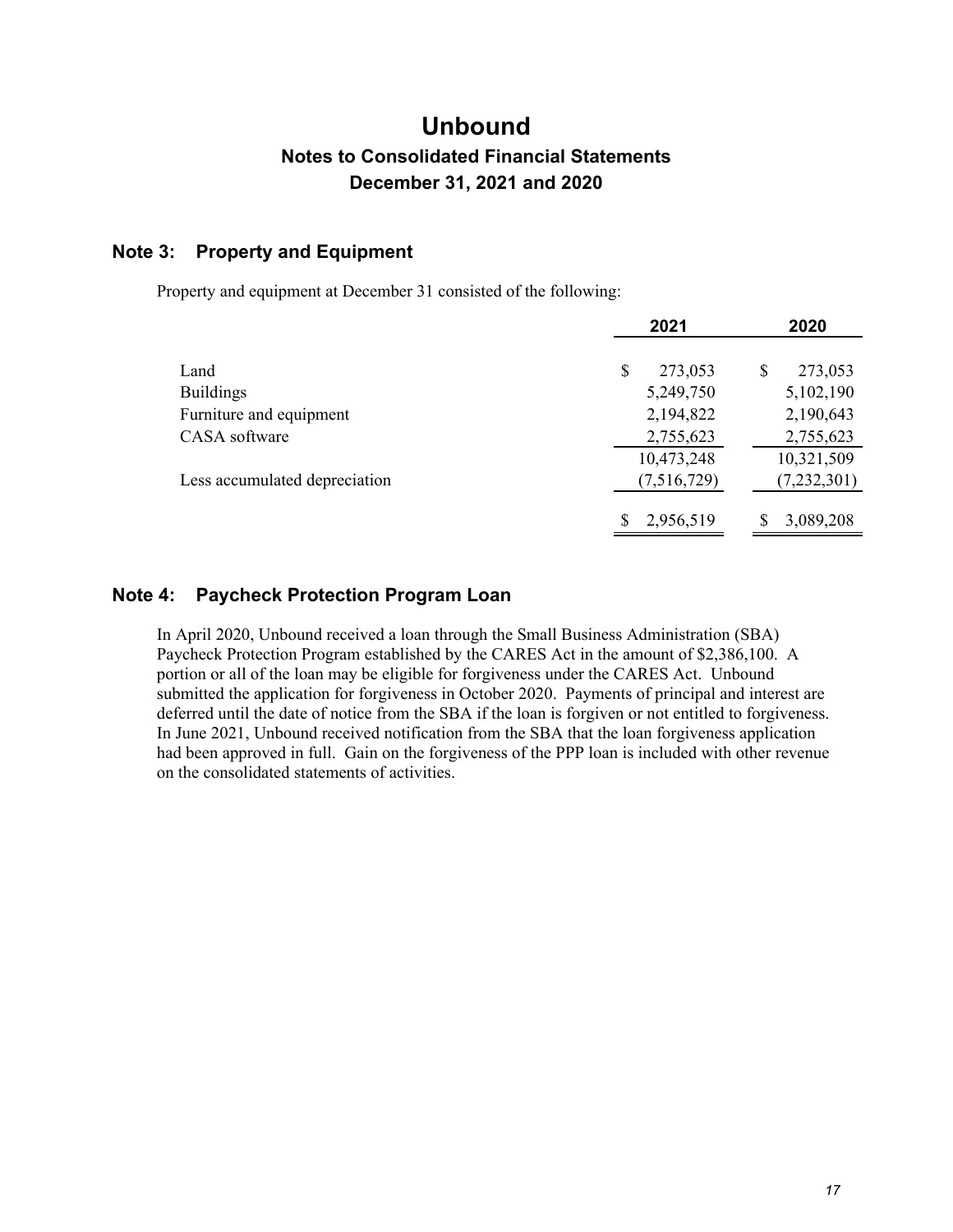### **Note 5: Net Assets With Donor Restrictions**

### *Net Assets With Donor Restrictions*

Net assets with donor restrictions at December 31 are available for the following purposes or period:

|                                                        | 2021         | 2020         |
|--------------------------------------------------------|--------------|--------------|
| Subject to expenditure for specified purpose or period |              |              |
| Child sponsorships                                     | 26,236,286   | \$25,861,600 |
| Aging sponsorships                                     | 3,170,468    | 3,106,659    |
| Project/urgent needs                                   | 1,882,667    | 1,700,621    |
| Project grants                                         | 1,642,365    | 840,487      |
| Birthday fund                                          | 680,568      | 520,847      |
| Vocation sponsorships                                  | 82,533       | 84,574       |
| Restricted in perpetuity                               | 36,322       | 36,322       |
| Other                                                  | 505,974      | 502,491      |
|                                                        | 34, 237, 183 | \$32,653,601 |

#### *Net Assets Released from Restrictions*

Net assets were released from donor restrictions by incurring expenses satisfying the restricted purposes or by occurrence of other events specified by donors.

|                                      | 2021             | 2020          |
|--------------------------------------|------------------|---------------|
| Satisfaction or purpose restrictions |                  |               |
| Child sponsorships                   | 25,861,600<br>S. | \$26,277,582  |
| Aging sponsorships                   | 3,106,659        | 3,164,887     |
| Project/urgent needs                 | 1,700,619        | 1,487,065     |
| Project grants                       | 840,487          | 446,340       |
| Birthday fund                        | 520,847          | 477,104       |
| Vocation sponsorships                | 84,575           | 88,623        |
|                                      | 32,114,787       | \$ 31,941,601 |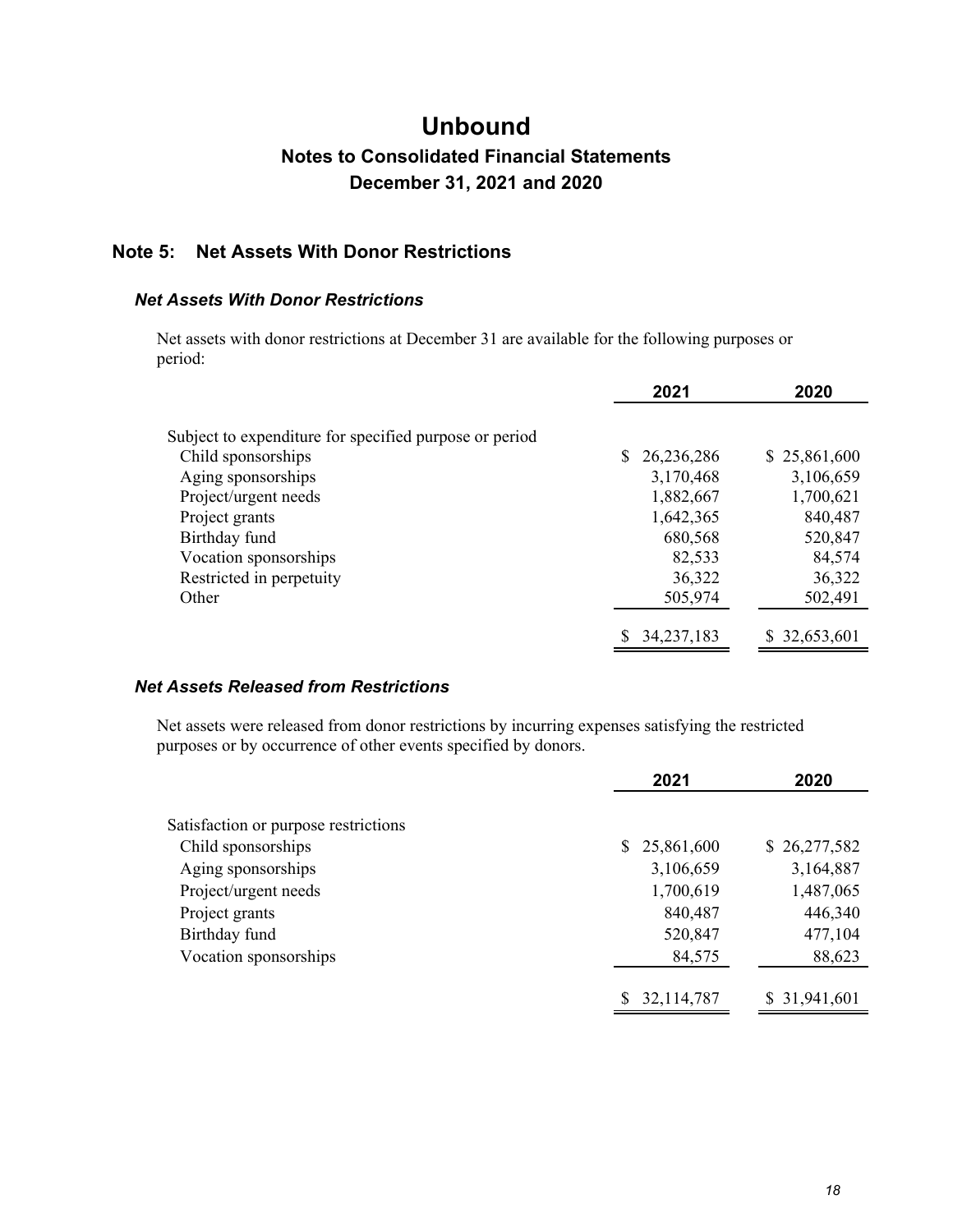### **Note 6: Liquidity and Availability**

Unbound regularly monitors liquidity to meet both operating needs and to fulfill the requirements of net assets with donor restrictions. Unbound manages liquidity with the goal to utilize financial assets in support of their sponsorship and scholarship programs in the shortest time practical, thus available financial assets are intentionally maintained at relatively minimum levels.

Financial assets available for general expenditure, that is, without donor or other restrictions limiting their use, within one year of December 31, 2021 and 2020, comprise the following:

|                                                                   | 2021             | 2020         |
|-------------------------------------------------------------------|------------------|--------------|
| Cash and cash equivalents                                         | 14,114,839<br>S. | \$17,426,373 |
| Investments                                                       | 66,219,636       | 55,915,365   |
| Total financial assets                                            | 80,334,475       | 73, 341, 738 |
| Financial assets with restrictions                                |                  |              |
| Annuities with maturity dates greater than one year               | (9,825,072)      | (9,476,600)  |
| Financial assets with donor-imposed time restriction greater      |                  |              |
| than one year                                                     | (36, 684)        | (36, 684)    |
| Financial assets reserved to fund charitable gift annuity program | (300,000)        | (300,000)    |
| Financial assets available to meet cash needs for general         |                  |              |
| expenditures within one year                                      | 70,172,719       | \$63,528,454 |

The above are invested in compliance with the U.S. Conference of Catholic Bishops' socially responsible investment guidelines and with Unbound's investment policy that prioritizes safety and liquidation. Earnings from cash and investments are used in support of Unbound's sponsorship and scholarship programs.

Annuities with maturity dates greater than one year represent annuities with life insurance companies. These annuities include redemption penalties if liquidated prior to the maturity date. All such annuities carried an AM Best rating of A- or better at year end 2021. The annuities mature in 1- 5 years in the future.

Financial assets with donor-imposed time restrictions greater than one year represent a net asset restricted in perpetuity given to Unbound with a restriction that it exist in perpetuity. The income generated from the net asset restricted in perpetuity is used to support Unbound's sponsorship program.

Financial assets reserved to fund charitable gift annuity program represent funds set aside by Unbound to meet all of its future charitable gift annuity liabilities that are not funded via reinsurance.